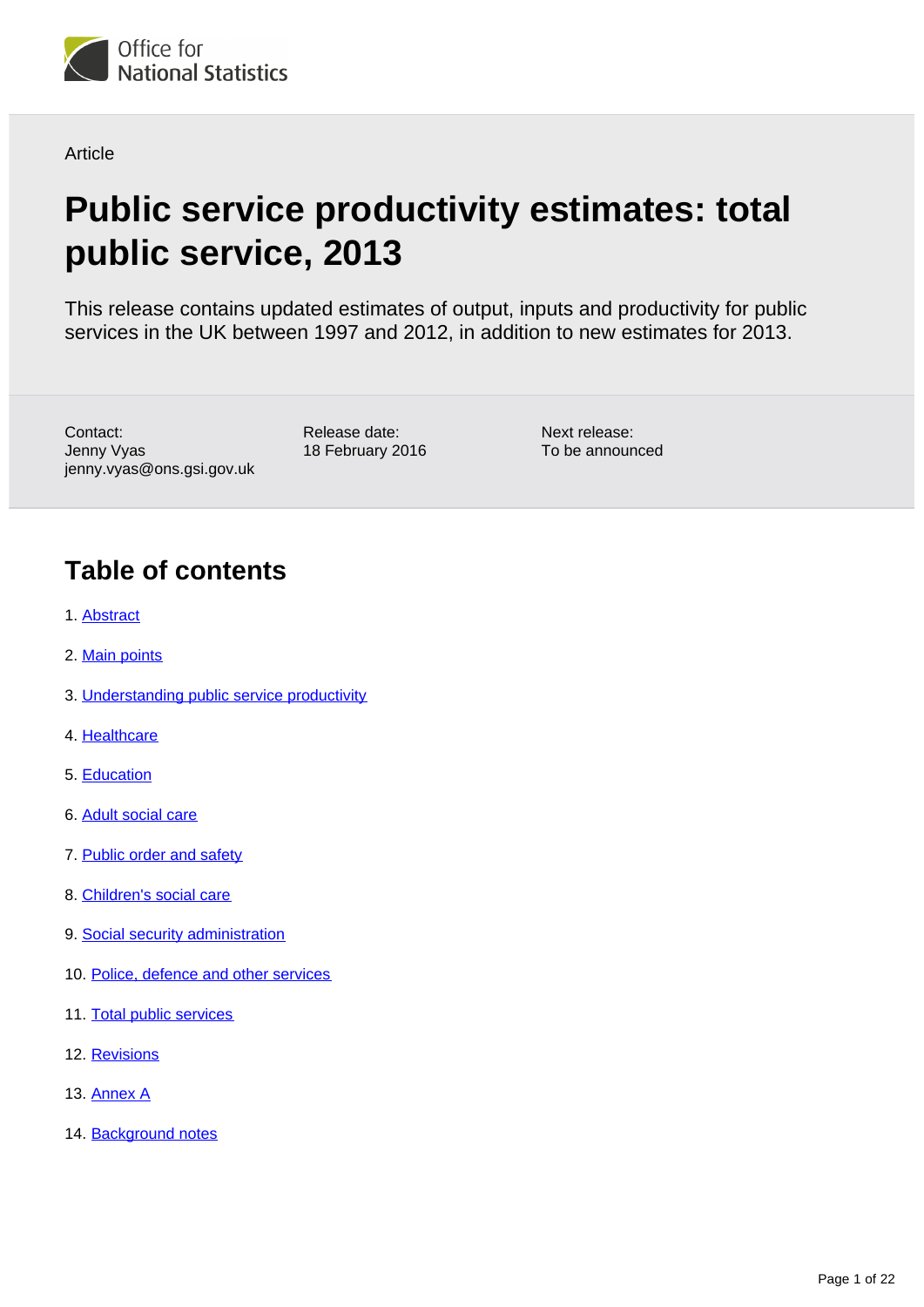## <span id="page-1-0"></span>**1. Abstract**

Productivity will increase when more output is being produced for each unit of input compared with the previous year. Separate estimates of output, inputs and productivity are provided for healthcare, education, adult social care, children's social care, public order and safety, and social security administration. Only inputs estimates are provided for the police, defence, and other services as output is not easily measurable, so we assume that output is equal to the inputs used to create them and therefore productivity change is zero. Output, inputs and productivity for total public services are estimated by combining growth rates for individual services using their relative share of total government expenditure.

## <span id="page-1-1"></span>**2. Main points**

In 2013, productivity grew for total public services for the fourth consecutive year by 0.7% as output grew by 0.9% and exceeded inputs growth of 0.1% $^1$ .

The annual average growth rate<sup>2</sup> of total public service productivity from 1997 to 2013 was 0.1% a year, compared with 0.0% from 1997 to 2012.

Output continued to grow slowly, with growth in 2013 almost exclusively due to an increase in output for healthcare services offsetting falling output in all other service areas except children's social care and other government services.

Trends in total public service output, inputs and productivity estimates are mostly determined by changes in healthcare and education which together make up more than half of government expenditure on public services.

### **Figure 1: Total public service output, inputs and productivity indices and growth rates, 1997 to 2013**





Dataset: [Indices and growth rates for total public service output, inputs and productivity, 1997 to 2013, UK](http://www.ons.gov.uk/ons/rel/psa/public-sector-productivity-estimates--total-public-sector/2013/rft-1.xls) (42.5) Kb Excel sheet)

### **Notes for main points**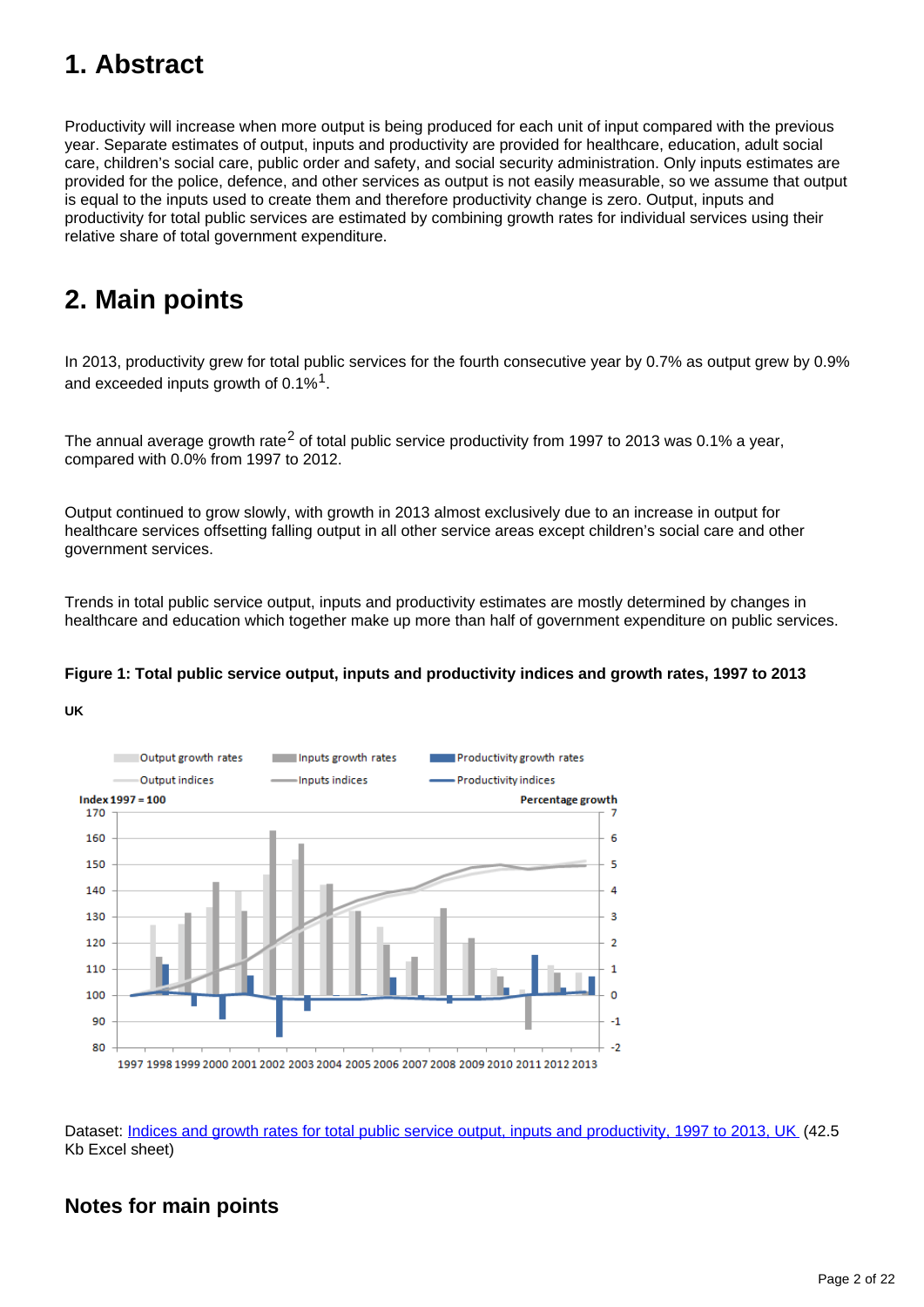- 1. Growth rates may not sum due to rounding
- 2. Average growth rates for cumulative growth across multiple years are geometric means calculated using the formula: [(index in current year/index in base year)^(1/(current year – base year))]-1

### <span id="page-2-0"></span>**3. Understanding public service productivity**

This release contains updated estimates of output, inputs and productivity for public services in the UK between 1997 and 2012, in addition to new estimates for 2013. Figures are published on a calendar year basis for consistency with the UK National Accounts. Our public service productivity estimates were developed in response to the recommendations of the [Atkinson Review on the measurement of government output and productivity for](http://www.ons.gov.uk/ons/guide-method/method-quality/specific/public-sector-methodology/articles/atkinson-review-final-report.pdf)  [the National Accounts \(1.1 Mb Pdf\)](http://www.ons.gov.uk/ons/guide-method/method-quality/specific/public-sector-methodology/articles/atkinson-review-final-report.pdf).

Previously published [public service healthcare](http://www.ons.gov.uk/ons/rel/psa/public-sector-productivity-estimates--healthcare/2013/art-public-service-productivity-estimates--healthcare-2013.html) and [public service education](http://www.ons.gov.uk/ons/rel/psa/public-sector-productivity-estimates--education/2013-/art-public-sector-productivity-estimates--education-2013.html) output, inputs and productivity estimates are also included in this article, though in less detail than the separate articles.

Productivity of public services is estimated by comparing growth in the total amount of output with growth in the total amount of inputs used. Productivity will increase when more output is being produced for each unit of input compared with the previous year. Estimates of output, inputs and productivity are given both as growth rates, which show the change from the previous year, and as indices, which show the trend over time (1997 to 2013).

Estimated growth rates of output and inputs for individual service areas are aggregated by their relative share of total government expenditure (expenditure weight) to produce estimates of total public service output, inputs and productivity. The growth rate of services with the greater share of total expenditure will contribute more to the overall growth rate for total public services.

Inputs are composed of expenditure on labour, goods and services, and consumption of fixed capital and are adjusted for inflation using a suitable deflator<sup>1</sup>. Expenditure data used to estimate inputs growth is based on the [MAAST supplementary data tables](http://www.ons.gov.uk/ons/rel/psa/maast-supplementary-data-tables/q4-2014/index.html) that we publish annually. These tables are consistent with estimates of government deficit and debt reported to the European Commission under the terms of the Maastricht Treaty. These tables are published on a calendar year basis and provide the required detailed breakdown by the Classification of Functions of Government (COFOG).

The method of measuring output varies between service areas as defined in table 1.

### **Table 1: Definitions of output measures**

| Output<br>Measure  | Service areas Definition                          |                                                                                                                                                                                                                                                                                                  |
|--------------------|---------------------------------------------------|--------------------------------------------------------------------------------------------------------------------------------------------------------------------------------------------------------------------------------------------------------------------------------------------------|
| Quantity<br>output | Social<br>Security<br><b>Adult Social</b><br>Care | The number of activities performed and services delivered. Growth in individual<br>activities are weighted together using the relative cost of delivery. For example, adult<br>Administration social care output includes weeks of residential care and number of "meals on<br>wheels" provided. |
|                    | $40\%$ of<br>Children's<br>Social Care            |                                                                                                                                                                                                                                                                                                  |
|                    | <b>Public Order</b><br>and Safety                 |                                                                                                                                                                                                                                                                                                  |
|                    | $25%$ of<br>Education                             |                                                                                                                                                                                                                                                                                                  |
|                    | $90\%$ of<br>Healthcare                           | Quantity output is adjusted for the quality of the services delivered. If the quality<br>adjustment is positive, estimates of output growth will increase. Healthcare quality is                                                                                                                 |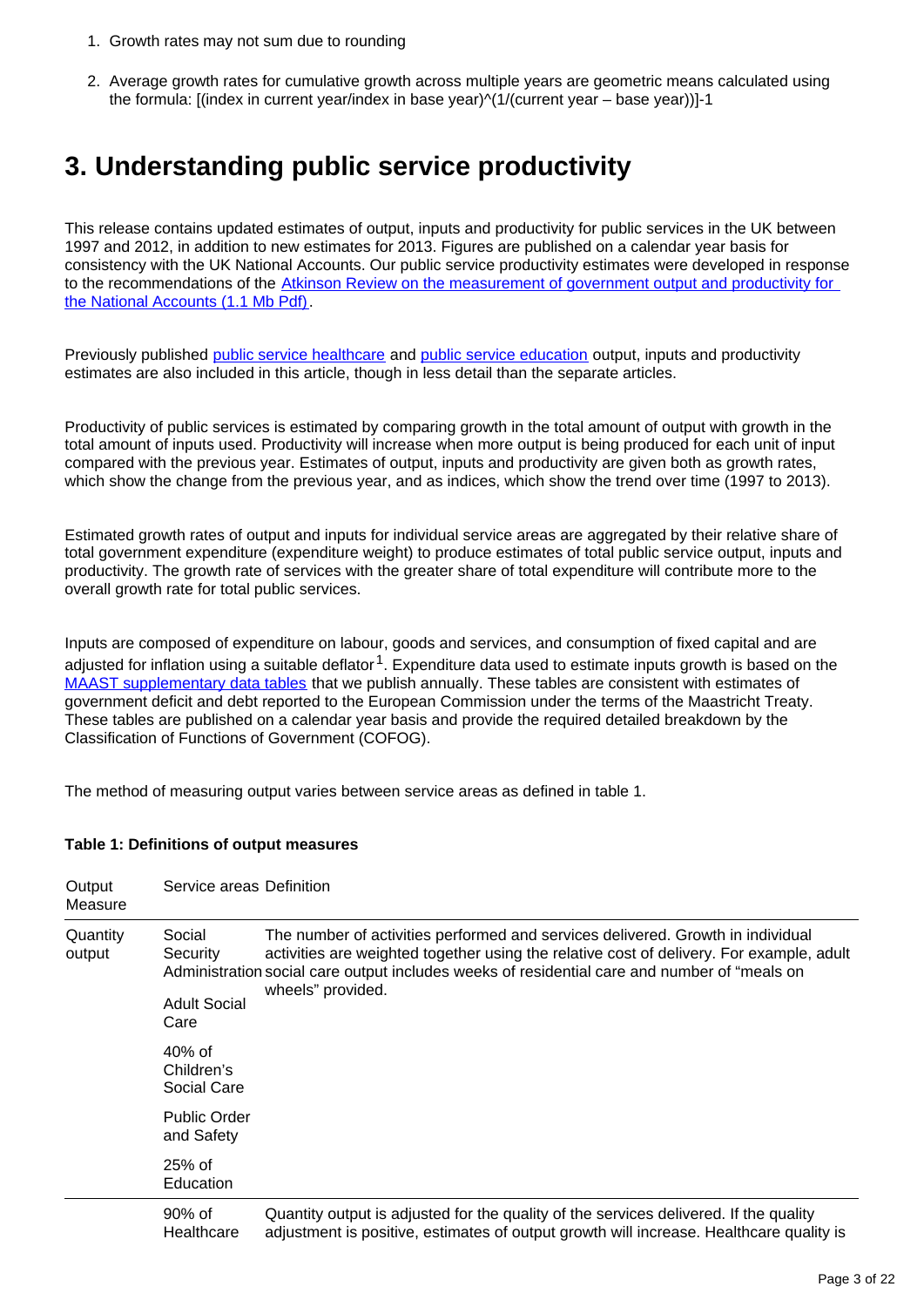| Quality<br>adjusted<br>output |                                                  | measured using a combination of indicators including survival rates, waiting times<br>and patient satisfaction. Education quality is measured using examination<br>performance. |  |
|-------------------------------|--------------------------------------------------|---------------------------------------------------------------------------------------------------------------------------------------------------------------------------------|--|
|                               | 75% of<br>Education                              |                                                                                                                                                                                 |  |
| Inputs=output Police          |                                                  | Some services we cannot measure output directly, so we assume the volume of<br>output equals the volume of inputs used to create them, meaning that productivity                |  |
|                               | Defence                                          | growth will always be zero.                                                                                                                                                     |  |
|                               | Other<br>Services                                |                                                                                                                                                                                 |  |
|                               | $10\%$ of<br>Healthcare<br>output                |                                                                                                                                                                                 |  |
|                               | $60\%$ of<br>Children's<br>social care<br>output |                                                                                                                                                                                 |  |

A table summarising the methods for each service area is provided in Annex A, and further information on methods is available in our [public service productivity sources and methods paper \(111.4 Kb Pdf\)](http://www.ons.gov.uk/ons/guide-method/method-quality/specific/public-sector-methodology/articles/sources-and-methods.pdf).

Estimates in this release are provided for the UK, the amount of data included for each of the devolved administrations varies for each service area based on its availability. As England has the largest expenditure share, trends in output, inputs and productivity for England tend to determine the overall UK trend; therefore, much of the additional context provided in this article to aid interpretation of the estimates relates to services in England.

It is important to note that while these productivity estimates provide a measure of the amount of output produced for each unit of input, they do not measure value for money or the wider performance of public services. They do not indicate, for example, whether the inputs have been purchased at the lowest possible cost, or the extent to which the desired outcomes are achieved through the output provided.

The estimates in this release have an open revisions policy, meaning that each time a new article is published, revisions can occur for the whole of the time period. The majority of revisions in this article are due to delivery of updated government expenditure data in all service areas for the period 2010 to 2012 in addition to a new quality adjustment measure for education in England and changes to the treatment of academies in education. These [changes to education methods \(182.8 Kb Pdf\)](http://www.ons.gov.uk/ons/guide-method/method-quality/specific/public-sector-methodology/articles/methods-change-in-public-service-productivity-estimates--education-2013.pdf) are explained in a previously published methods change paper.

The following sections provide more detailed data on output, inputs and productivity growth rates and indices for individual service areas. Where possible, commentary has been provided to aid interpretation.

### **Notes for understanding public service productivity**

1. There is some direct measurement of inputs in healthcare and education estimates such as number of staff.

### <span id="page-3-0"></span>**4. Healthcare**

The healthcare estimates given here have been previously published in Public Service Productivity Estimates: Healthcare 2013 which contains more detailed information on healthcare productivity estimates and methods. The base year for this article is 1997 compared with 1995 in the previously published article.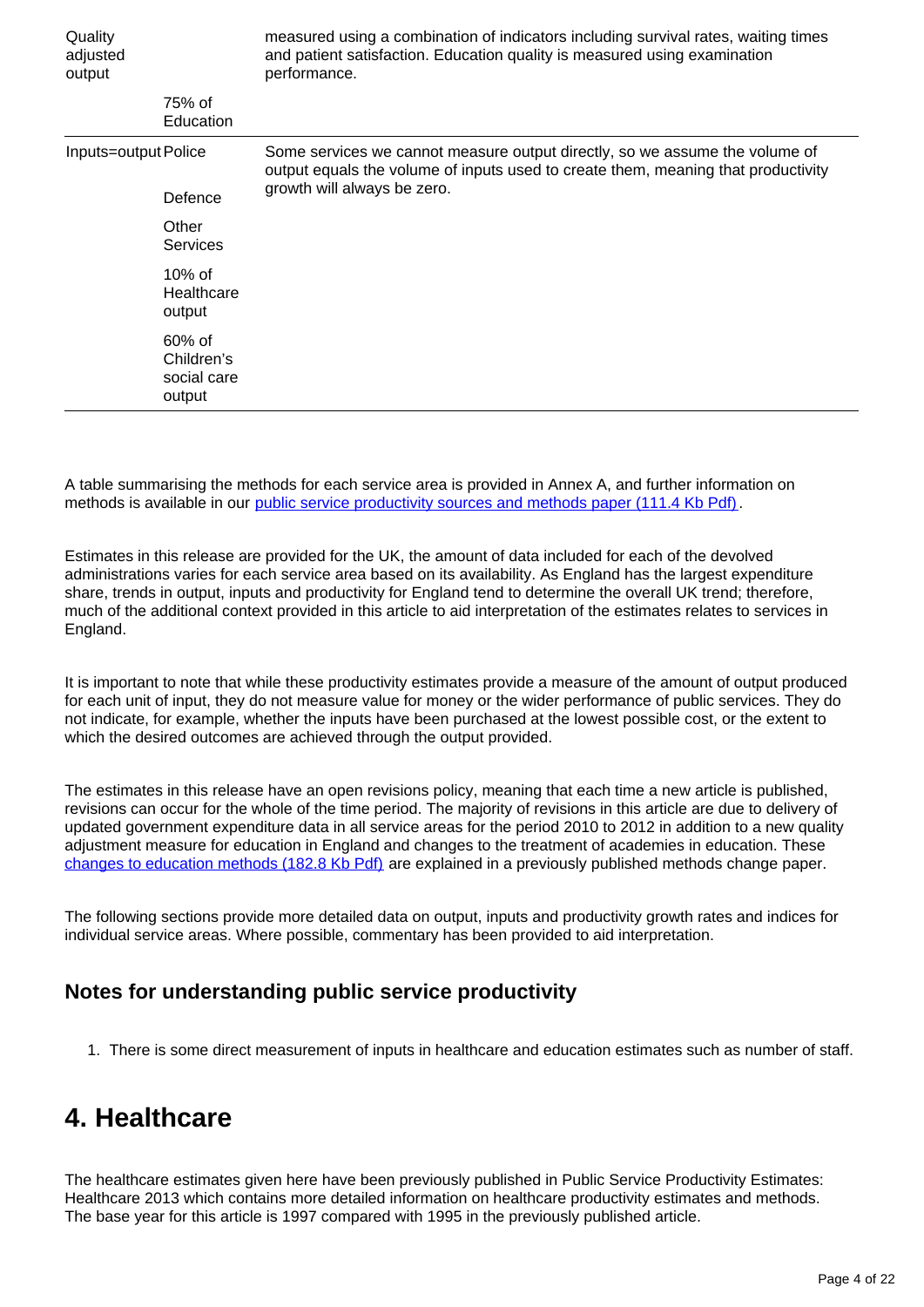Healthcare is a principal contributor to overall public service productivity with the largest expenditure share, a third in 2012.

#### **Figure 2: Public service healthcare quality adjusted output, inputs and productivity indices and growth rates, 1997 to 2013**

**UK**



Healthcare productivity grew by 2.9% in 2013 due to quality adjusted output growth of 4.5% exceeding inputs growth of 1.6%. This is the fourth consecutive year of productivity growth and the second highest annual growth rate in productivity across the series, with the highest being 3.0% in 2011. The annual average growth rate of public service healthcare productivity from 1997 to 2013 was 0.9% per year compared with 0.7% per year for 1997 to 2012.

Strong quantity output growth in 2013 was driven by an increase in activities for hospital and community health services including trauma and orthopaedics, urology, cardiology, dermatology and oncology as well as increases in long-stay inpatient cases. There has been a steady downward trend in growth rates of GP-prescribed drug activities, partly due to a slowing of growth in the number of items prescribed and falling prices through negotiated discounts and increased use of non-branded equivalent drugs.

Quality of healthcare delivery is measured using a combination of indicators including survival rates, waiting times, primary care outcomes and results from the [National Patient Survey](http://www.pickereurope.org/wp-content/uploads/2014/10/Inpatients_2015_spec_v12.pdf?gclid=CKPz4ZqfxcoCFQbnwgodWeAGHw). The quality adjustment added 0.2 percentage points to output growth in 2013, compared with the average annual quality adjustment of 0.4 percentage points since 2001 when the quality adjustment was first applied.

From 2010 to 2013, inputs grew more slowly than in any previous year in the series, falling slightly by 0.1% in 2011. The annual average input growth rate between 1997 and 2009 was 4.9% per year compared with the annual average growth rate of 1.1% per year between 2010 and 2013. This was driven by low growth in labour (measured as salary-weighted full-time equivalent staff numbers) and components of goods and services (administration, non-pay costs and delivery of non-NHS services). These trends coincide with the creation of the [Health and Social Care Act 2012](http://www.legislation.gov.uk/ukpga/2012/7/contents/enacted) which introduced major reforms to the local commissioning of services in England, and initiatives such as the [Nicholson Efficiency Challenge](http://www.publications.parliament.uk/pa/cm201011/cmselect/cmhealth/512/51208.htm) and QIPP Programme (Quality, Innovation, [Productivity and Prevention\)](http://ukpolicymatters.thelancet.com/qipp-programme-quality-innovation-productivity-and-prevention/).

Dataset: Indices and growth rates of output, inputs and productivity for individual service areas, 1997 to 2013, UK [\(116 Kb Excel sheet\).](http://www.ons.gov.uk/ons/rel/psa/public-sector-productivity-estimates--total-public-sector/2013/rft-2.xls)

### <span id="page-4-0"></span>**5. Education**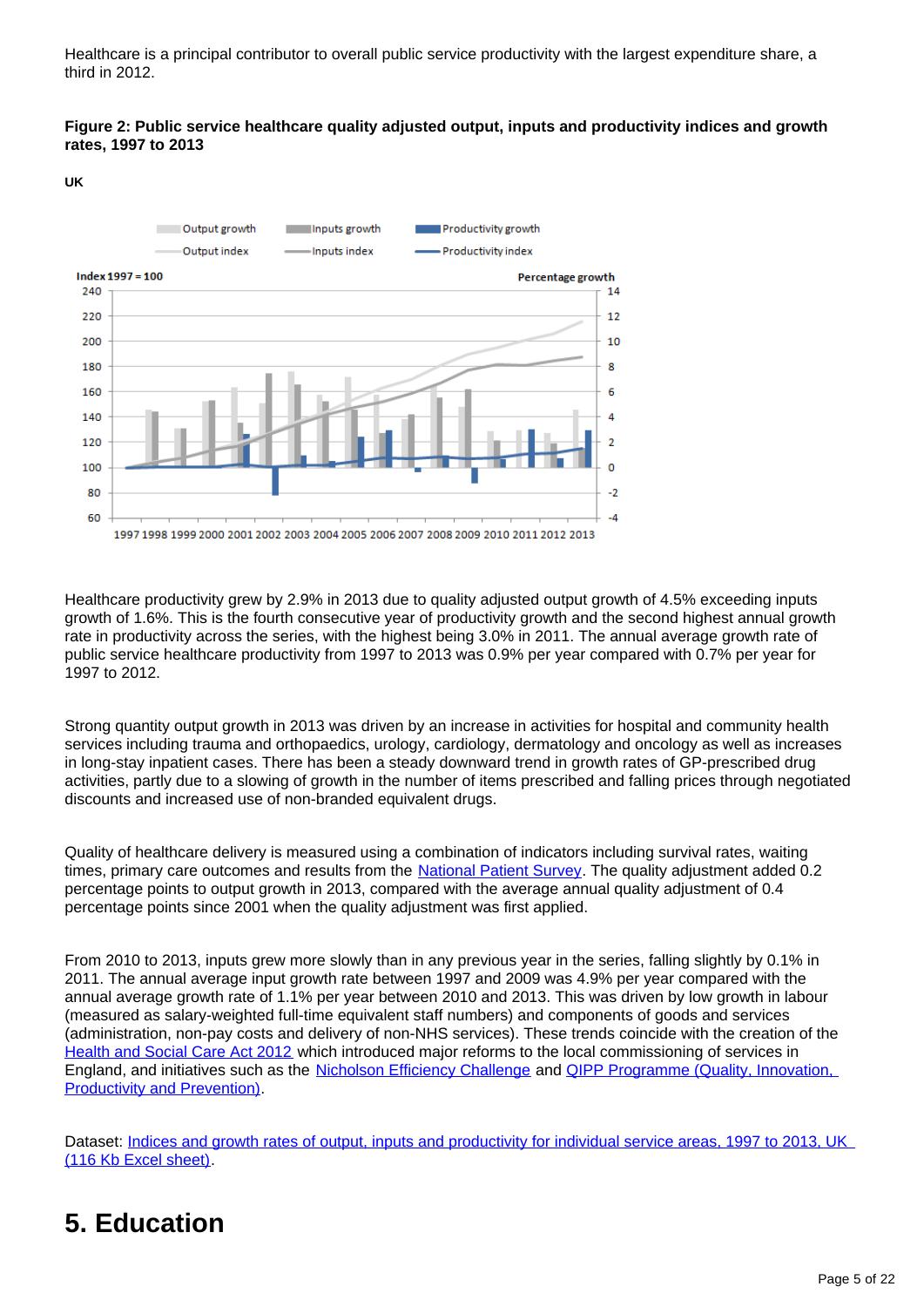The education estimates given here have been previously published in Public Service Productivity Estimates: [Education 2013](http://www.ons.gov.uk/ons/rel/psa/public-sector-productivity-estimates--education/2013-/art-public-sector-productivity-estimates--education-2013.html) which contains more detailed information on education productivity estimates and methods. The base year for this article is 1997 rather than 1996 in the previously published article. In 2012, one-fifth of total public service expenditure was on education; the second largest of all the service areas.





**UK**

Education productivity fell by 2.8% in 2013 as a result of inputs growth of 1.0% combined with a fall in quality adjusted output of 1.8%. This fall in education productivity is one of the largest across the series, the lowest being 3.1% in 2002, and follows 3 years of productivity growth from 2010 to 2012.

Quantity output grew by 0.4% in 2013, driven by growth in pupil numbers in primary schools offsetting falls in secondary schools. Since quantity output is measured as the number of students adjusted for attendance, and schools made up 73.5% of education expenditure in 2012<sup>1</sup>, changes in education output are mainly determined by changes in the school age population.

From 1997 to 2007, quality is measured using Key-Stage 4 (GCSE) average points scores (APS) for all examinations. From 2008 onwards, a new quality adjustment for England has been introduced based on Level 2 attainment at age 16, while APS continue to be used for Wales and Scotland. The effect of the quality adjustment is positive in the period from 1997 to 2011. In 2012 and 2013 the negative quality adjustment, at -0.5 and -2.2 percentage points respectively, led to the first fall in quality adjusted output in 2013. Caution should be exercised when interpreting the change in the quality adjusted output trend in recent years due to changes in examinations counting towards school performance statistics in England. As a result, some of the change in examination performance measures may not be entirely caused by changes in the quality of education provided.

Education inputs continued the recent trend of slowed growth since 2010, with an annual average growth rate of 0.6% over the period 2010 to 2013 compared with the annual average growth rate of 2.0% over the whole series from 1997 to 2013. This trend consists of labour inputs growth due to increased support staff numbers which are offset by a fall in the volume of goods and services.

The new education quality adjustment measure for England and changes to the treatment of academies were introduced in the latest estimates. Along with revisions to source data, these changes have led to downward revisions in the estimates for 2011 and 2012 compared with those previously published in [Public Service](http://www.ons.gov.uk/ons/rel/psa/public-sector-productivity-estimates--total-public-sector/2012/art-public-service-productivity-estimates--total-public-services--2012--uk.html)  [Productivity Estimates: Total Public Services 2012.](http://www.ons.gov.uk/ons/rel/psa/public-sector-productivity-estimates--total-public-sector/2012/art-public-service-productivity-estimates--total-public-services--2012--uk.html) These changes are explained in more detail in the revisions section and the previously published [Education Methods Change paper \(182.8 Kb Pdf\)](http://www.ons.gov.uk/ons/guide-method/method-quality/specific/public-sector-methodology/articles/methods-change-in-public-service-productivity-estimates--education-2013.pdf).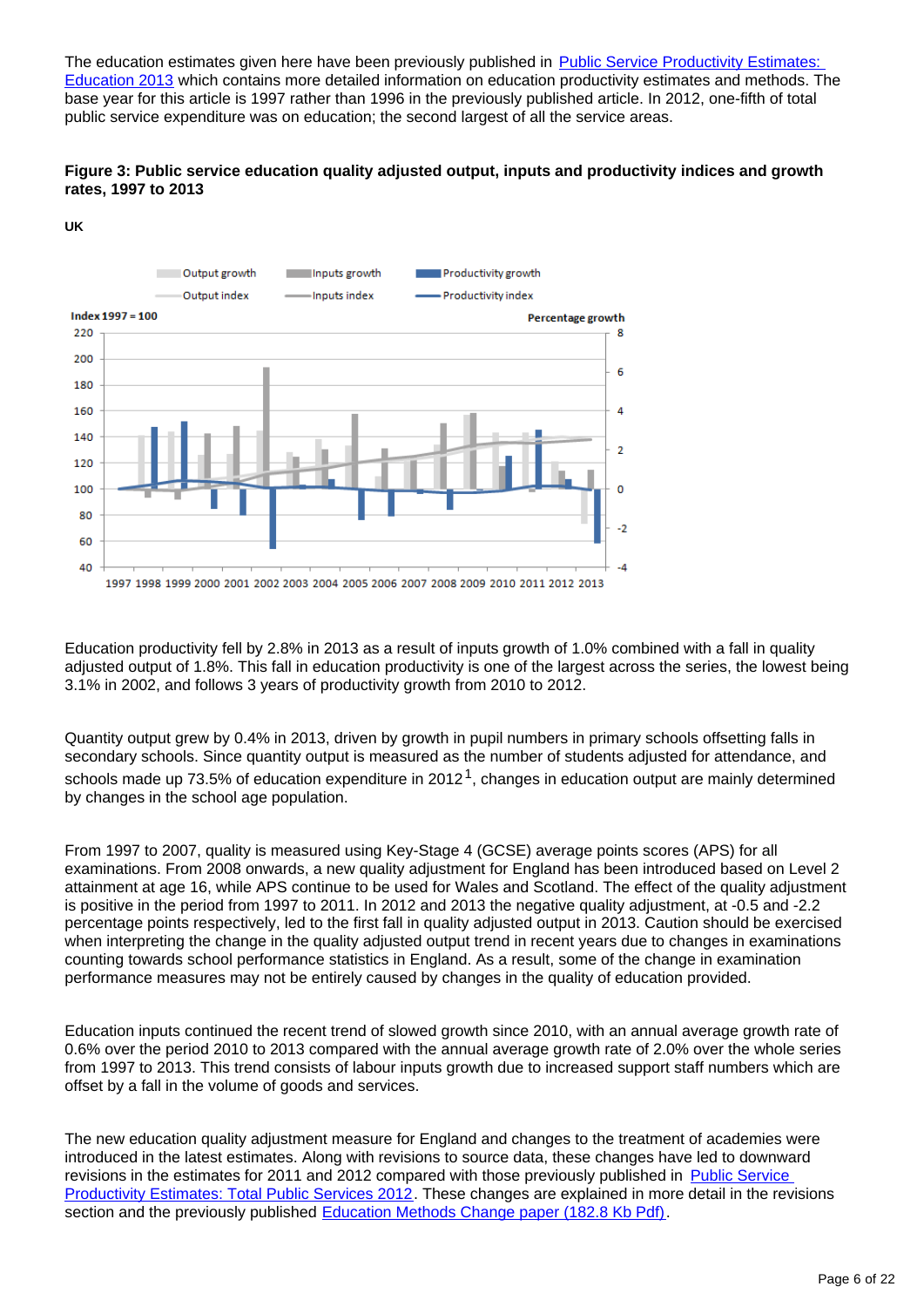Dataset: Indices and growth rates of output, inputs and productivity for individual service areas, 1997 to 2013, UK [\(116 Kb Excel sheet\).](http://www.ons.gov.uk/ons/rel/psa/public-sector-productivity-estimates--total-public-sector/2013/rft-2.xls)

### **Notes for education**

1. The educational sectors included when producing productivity estimates are pre-schools, publicly funded private, voluntary and independent pre-school places (PVIs), primary schools (maintained and academies), secondary schools (maintained and academies), special schools (maintained and academies), further education, higher education initial training of teachers (ITT) and higher education training of health professionals.

### <span id="page-6-0"></span>**6. Adult social care**

Adult social care accounted for 6.8% of total government expenditure in 2012.

### **Figure 4: Public service adult social care quantity output, inputs and productivity indices and growth rates, 1997 to 2013**

**UK**



In 2013, adult social care productivity experienced positive growth for the first time since 2006. The 1.6% productivity growth was due to the inputs fall of 5.2% being greater than the fall in output of 3.7%. This level of productivity growth is the highest seen in adult social care, with the previous high of 1.5% in 1998, and with productivity falling in 12 years across the series. Annual average productivity growth fell by 1.7% per year between 1997 and 2013, but this is smaller than the annual average fall of 2.0% per year between 1997 and 2012.

Quantity output is measured by the number of care activities, ranging from weeks of residential care to the number of "meals on wheels" provided. Output has fallen for the seventh year in a row, with approximately 320,000 fewer people receiving local authority social care between financial year ending 2006 and financial year ending 2013 ([Changes in the Patterns of Social Care Provision in England: 2005-2006 to 2012-2013, Personal](http://www.pssru.ac.uk/pdf/dp2867.pdf)  [Social Services Research Unit: 2013](http://www.pssru.ac.uk/pdf/dp2867.pdf)). There are a number of potential reasons for this fall:

• tightening of the eligibility criteria for publicly funded support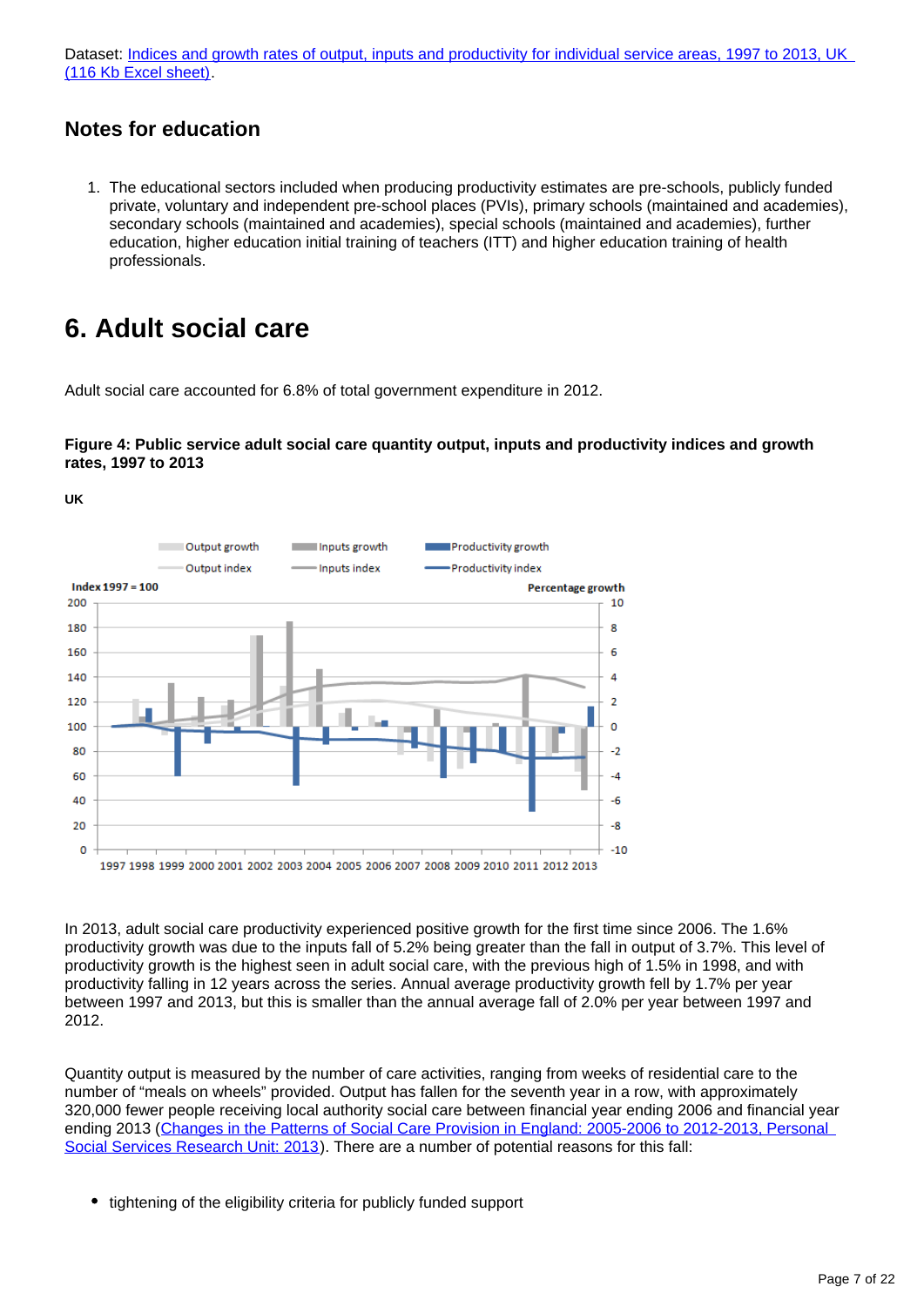- councils' focus on prevention, improving independence and promotion of non-residential care as outlined in [Adult Social Care funding 2014: state of the nation](http://www.local.gov.uk/documents/10180/5854661/Adult+social+care+funding+2014+state+of+the+nation+report/e32866fa-d512-4e77-9961-8861d2d93238)
- a greater proportion of clients opting for Direct Payments and therefore not receiving services directly

Since 2005, with the exception of 2011 where there was an increase in procurement expenditure, inputs growth has typically been low or falling. In particular, labour inputs have been in decline since 2008 and procurement inputs since 2003. Councils have been seeking to make efficiencies in the delivery of services through, for example, reducing bureaucracy, reducing the cost of commissioned services and outsourcing lower level care to outside agencies. It is recognised that some of the reduction in spending has also been a result of service reduction as reflected in the falling output measure.

This measure of productivity growth may not fully reflect the true value of adult social care productivity for a number of reasons:

- the output measure does not account for the quality of care provided indicators published by the Health and Social Care Information Centre show improvements in the quality of social care services in recent years suggesting that the inclusion of a quality adjustment would increase estimates of output and therefore productivity ([Personal Social Services Adult Social Care Survey England 2013-14](http://www.hscic.gov.uk/article/2021/Website-Search?productid=16657&q=personal%20adult%20social%20care%20survey%202013-14&sort=Relevance&size=10&page=1&area=both#top))
- output is measured as the number of people receiving care or the number of hours of care received, and does not take full account of the intensity of need of the individual being cared for – this may result in an underestimation of output as reductions in the number of people receiving care are focused on those with lower levels of need leaving a higher proportion of high need individuals.
- Direct Payments are included in the measure of inputs but are not included in the activities which make up the output measure – Direct Payments in England have increased from £610 million in financial year ending 2009 to £1.4 billion in financial year ending 2014 ([Personal Social Services Expenditure 2013-14](http://www.hscic.gov.uk/searchcatalogue?productid=16602&topics=2%2FSocial%20care%2FSocial%20care%20expenditure%2FPersonal%20Social%20Services%20expenditure&sort=Most%20recent&size=10&page=1#top)). As a greater proportion of clients have opted for Direct Payments over time, this results in a reduction in the measure of activity and therefore productivity

Dataset: [Indices and growth rates of output, inputs and productivity for individual service areas, 1997 to 2013, UK](http://www.ons.gov.uk/ons/rel/psa/public-sector-productivity-estimates--total-public-sector/2013/rft-2.xls)  [\(116 Kb Excel sheet\).](http://www.ons.gov.uk/ons/rel/psa/public-sector-productivity-estimates--total-public-sector/2013/rft-2.xls)

### <span id="page-7-0"></span>**7. Public order and safety**

Public order and safety (POS) had an expenditure weight of 3.8% in 2012. It encompasses activities carried out by:

- courts and probation service (50.4%)
- prison service (26.7%)
- $\bullet$  fire service (22.9%)

While part of the public order and safety government expenditure classification, the police service is treated as a separate service area for the estimation of productivity.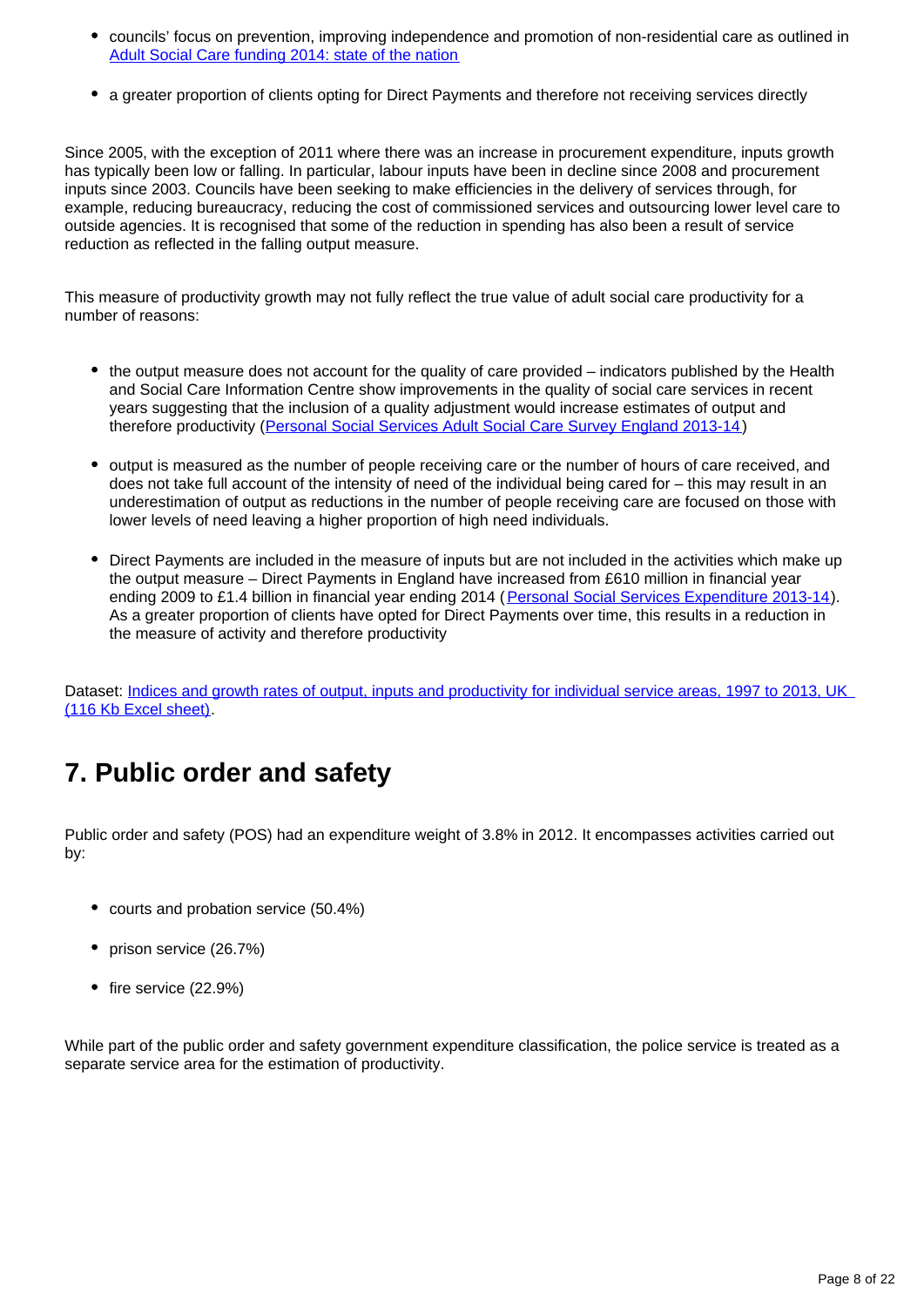### **Figure 5: Public service public order and safety quantity output, inputs and productivity indices and growth rates, 1997 to 2013**

**UK**



Productivity of total public order and safety services grew in 2013 by 2.0% as a result of productivity growth in the courts contributing 3.0 percentage points offset by productivity falls in the fire and prison services contributing -0.5 percentage points and -0.6 percentage points respectively<sup>1</sup>. On average between 1997 and 2013, productivity for total public order and safety has fallen by 2.0% per year. In 2013, output fell by 1.3% and inputs fell by 3.2%, the fourth consecutive year of falls in both.

The courts and probation services mainly drive variations in outputs, accounting for nearly half of total expenditure on public order and safety, and include:

- legal aid services
- Crown prosecution service
- Crown court
- county courts
- magistrates' courts
- probation service

There was a fall in output for the courts and probation service in 2013 of 0.5% caused by falls in activity in all services except the crown prosecution service and crown court. This fall is consistent with the long-term trend with an annual average fall in output of 1.7% per year between 1997 and 2013, but is smaller than falls in the most recent years, with an annual average fall in output between 2010 and 2013 of 4.2% per year. The largest contribution to the fall in output in each year from 2010 to 2013 was from legal aid services, potentially attributed to the introduction of the [Legal Aid, Sentencing and Punishment of Offenders Act 2012](http://www.legislation.gov.uk/ukpga/2012/10/contents/enacted) which reduced the fees paid to legal representatives and narrowed the eligibility criteria for legal aid. Inputs for the courts and probation service fell by 6.4% in 2013 compared with an annual average growth in inputs from 1997 to 2013 of 1.9% per year. The fall in inputs in 2013 was driven by reductions in goods and services expenditure, though labour inputs also fell by a smaller amount.

The prison service in 2013 saw output fall for the first time since 2000, by 2.7%. The fall in output for prisons was the main contributor to the overall fall in output for public order and safety in 2013, contributing -0.7 percentage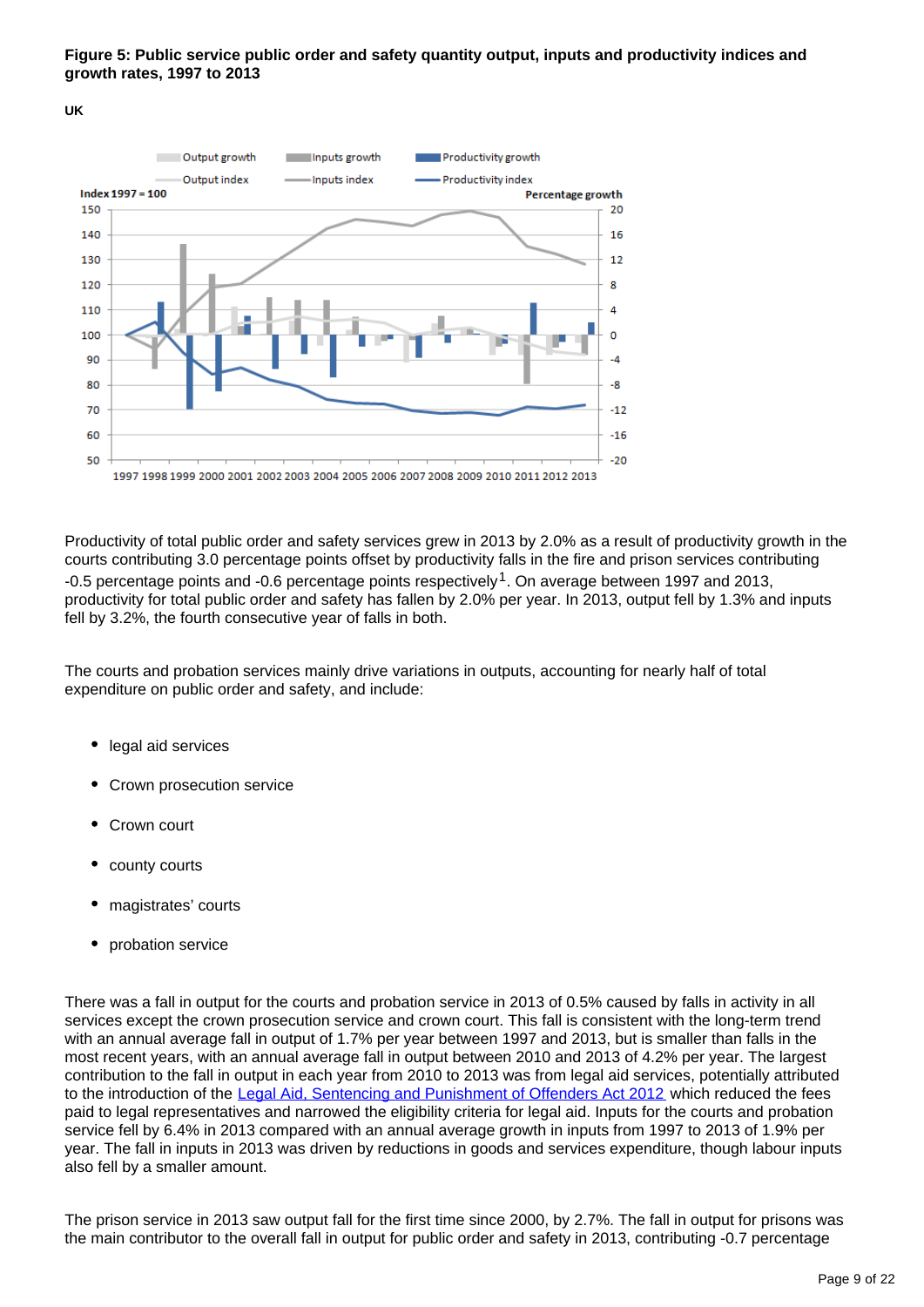points to the overall fall of 1.3%. Prison output grew slowly between 2009 and 2012 compared with the historical trend; the [Ministry of Justice's Story of the Prison Population 1993-2012](https://www.gov.uk/government/statistics/story-of-the-prison-population-1993-2012) explains the cause of this for England and Wales as a fall in total adult sentencing for indictable offences across all courts, and a decrease in the average time served. Additionally, a high prison population in December 2011 is linked to public order-related offences following the riots in England in August 2011. The large fall in inputs in 2011 was driven by falls in both labour and goods and services consistent with reductions in budgets following the [2010 Spending Review](https://www.gov.uk/government/uploads/system/uploads/attachment_data/file/203826/Spending_review_2010.pdf).

Overall output for the fire services fell each year since 2010, falling by 1.3% in 2013. The majority of activities in the fire services are responses to fires, but also include fire prevention activities and special activities such as assistance for road traffic collisions and flooding. The largest proportion of activities involved attending false alarms, which have decreased over the series. A corresponding increase in output for prevention activities could be linked to a decrease in activities for fire responses.

Dataset: Indices and growth rates of output, inputs and productivity for individual service areas, 1997 to 2013, UK [\(116 Kb Excel sheet\).](http://www.ons.gov.uk/ons/rel/psa/public-sector-productivity-estimates--total-public-sector/2013/rft-2.xls)

### **Notes for public order and safety**

1. Totals may not sum due to rounding.

### <span id="page-9-0"></span>**8. Children's social care**

Children's social care had an expenditure share of 2.4% in 2012; the second smallest of all service areas. The majority of children's social care is delivered by local authorities, though the Department for Education is responsible for developing and overseeing policy implementation for children's services.

### **Figure 6: Public service children's social care quantity output, inputs and productivity indices and growth rates, 1997 to 2013**

**UK**



Children's social care productivity grew for the fifth consecutive year in 2013 by 8.4%, the largest growth in the series due to output growth of 3.5% combined with a fall in inputs of 4.6%, the largest fall in inputs in the series. Annual average productivity fell by 0.6% per year from 1997 to 2013, due to falling or low productivity growth between 1999 and 2008 of -3.0% per year, combined with productivity growth between 2009 and 2013 of 3.6% per year.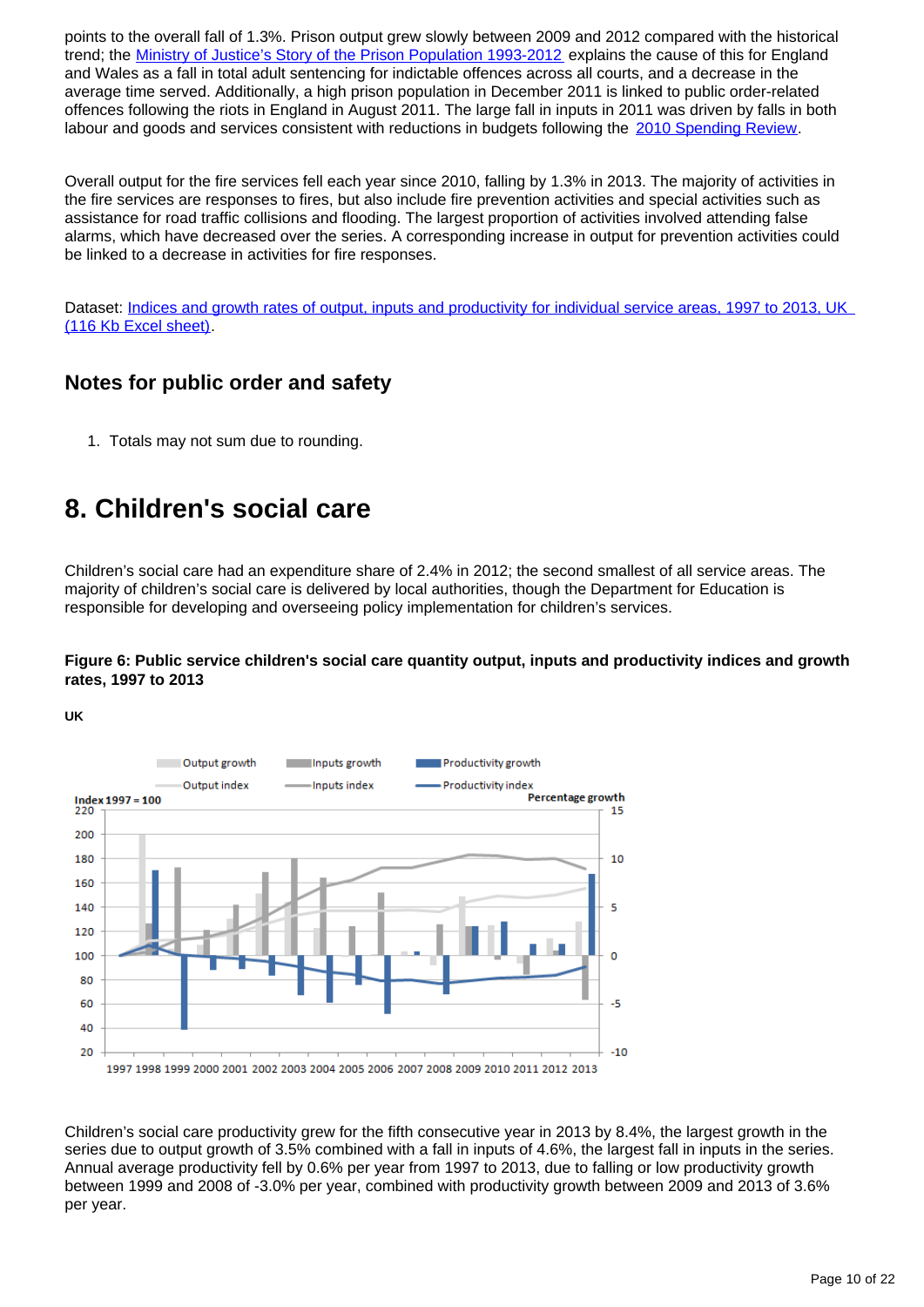Children's social care output is calculated separately for looked after and non-looked after children. A child is classed as looked after by a local authority if a court has granted an order to place them in care, or a council's children's services department has cared for the child for more than 24 hours. A child is classed as non-looked after if they are not taken out of their home environment but are being monitored. Output is measured directly for looked after children using the number of children in care, accounting for 40% of expenditure on children's social care services and contributing 0.5 percentage points to overall output growth for children's social care in 2013. Output for non-looked after children uses the "inputs=output" assumption and contributed 2.9 percentage points to output growth for children's social care in 2013.

Increase in output for looked after children is seen in all years except 2006, with the number of looked after children in England in March 2013 being higher than at any point since 1985 ( [Children looked after in England](https://www.gov.uk/government/uploads/system/uploads/attachment_data/file/244872/SFR36_2013.pdf)  [year ending March 2013\)](https://www.gov.uk/government/uploads/system/uploads/attachment_data/file/244872/SFR36_2013.pdf). Increases in 2013 are also linked to increases in the number of children on remand or committed for trial, due to the implementation of the Legal Aid, Sentencing and Punishment of Offenders Act [\(LASPO\)](http://www.legislation.gov.uk/ukpga/2012/10/contents/enacted) that came into force on 3 December 2012 which states that all children remanded by the courts will now become looked after.

Inputs fell by 4.6%, the largest input fall in the series, as a result of falls in goods and services of 2.9% and falls in labour inputs of 1.7%. This decline reduces the annual average input growth from 4.0% per year between 1997 and 2012, to 3.4% per year between 1997 and 2013.

Dataset: Indices and growth rates of output, inputs and productivity for individual service areas, 1997 to 2013, UK [\(116 Kb Excel sheet\).](http://www.ons.gov.uk/ons/rel/psa/public-sector-productivity-estimates--total-public-sector/2013/rft-2.xls)

### <span id="page-10-0"></span>**9. Social security administration**

Social security administration (SSA) has the smallest expenditure share of all service areas, at 1.1% in 2012.

A large proportion of SSA covers activities undertaken in the administration of benefits by the Department for Work and Pensions (DWP); however, the estimates presented here cannot be taken as direct estimates of DWP productivity as they both exclude DWP activities that fall outside this service area, and include administrative activities of other departments such as administration of tax credits by Her Majesty's Revenue and Customs (HMRC).

DWP produce their own productivity figures in financial years ([Department for Work and Pensions Annual Report](https://www.gov.uk/government/uploads/system/uploads/attachment_data/file/323953/dwp-annual-report-accounts-2013-2014.PDF)  [2013-14\)](https://www.gov.uk/government/uploads/system/uploads/attachment_data/file/323953/dwp-annual-report-accounts-2013-2014.PDF) using a similar methodology but with known differences in scope to this article.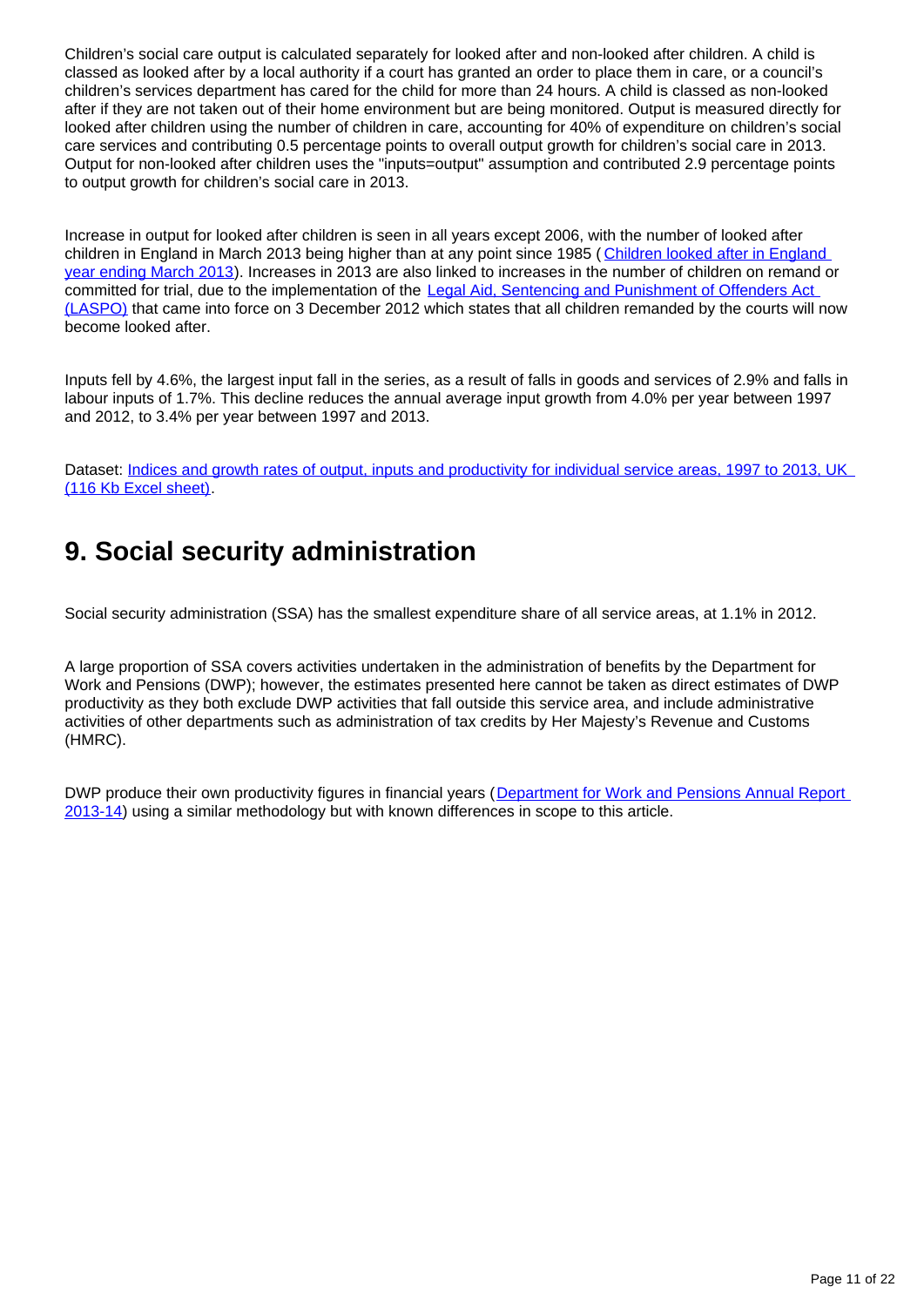### **Figure 7: Public service social security administration quantity output, inputs and productivity indices and growth rates, 1997 to 2013**

**UK**



SSA productivity fell by 5.2% in 2013 due to inputs growing at a rate of 1.1% and output falling by 4.2%. Historically, SSA productivity has been volatile mostly driven by large fluctuations in inputs growth, with productivity growth ranging from -17.8% in 2003 to 29.1% in 2009. In contrast, changes in estimates of both inputs and output in 2012 and 2013 have been relatively small. These recent estimates have reduced the annual average growth in SSA productivity from 1.8% per year between 1997 and 2012 to 1.3% per year between 1997 and 2013. Despite this, SSA still has the highest average productivity growth over the series of all measured service areas.

Growth rates of SSA output have continued their steady downward trend, falling for the fourth consecutive year. Output growth is partly driven by the economic climate as this influences the number of benefit claims. For example, output growth in 2008 and 2009 coincides with the economic downturn while recent falls are linked with a decrease in both new and existing benefit claims administered by DWP. In particular, DWP saw falls of 700,000 individuals claiming key out of work benefits between November 2009 and November 2013 (Department for Work [and Pensions Annual Report and Accounts 2013-14\)](https://www.gov.uk/government/uploads/system/uploads/attachment_data/file/323953/dwp-annual-report-accounts-2013-2014.PDF).

Inputs growth in 2013 was driven by an increase in goods and services (procurement) which offset falling labour inputs. Inputs growth in 2002 and 2003 followed the creation of DWP in 2001 when there was a period of reorganisation and investment including new Job Centre Plus offices, pension centres and modernisation of IT systems. Recent falls in inputs or low inputs growth following the 2010 Spending Review are driven by reductions in staff numbers, launch of digital services and are also potentially linked to increased outsourcing. Contracts for outsourced services account for around 39% of running costs for DWP and include outsourcing of health and disability assessments (Public Sector Case Study: Department for Work and Pensions, National Outsourcing [Association](http://www.noa.co.uk/files/287.pdf)).

Some of the volatility in the series may be caused by changes in the benefits provided which affected inputs through additional expenditure on implementation and output through changes in eligibility and thus number of applications. Inputs growth in 2003 and 2013 coincides with the replacement of Pension Credit with the Minimum Income Guarantee in 2003 and 2013 saw both the first stage roll-out of Universal Credit and the introduction of Personal Independence Payments. Volatility in expenditure on goods and services may also be exaggerated in some years which have large quarterly changes by the presentation of data in calendar years instead of financial years.

Dataset: Indices and growth rates of output, inputs and productivity for individual service areas, 1997 to 2013, UK [\(116 Kb Excel sheet\).](http://www.ons.gov.uk/ons/rel/psa/public-sector-productivity-estimates--total-public-sector/2013/rft-2.xls)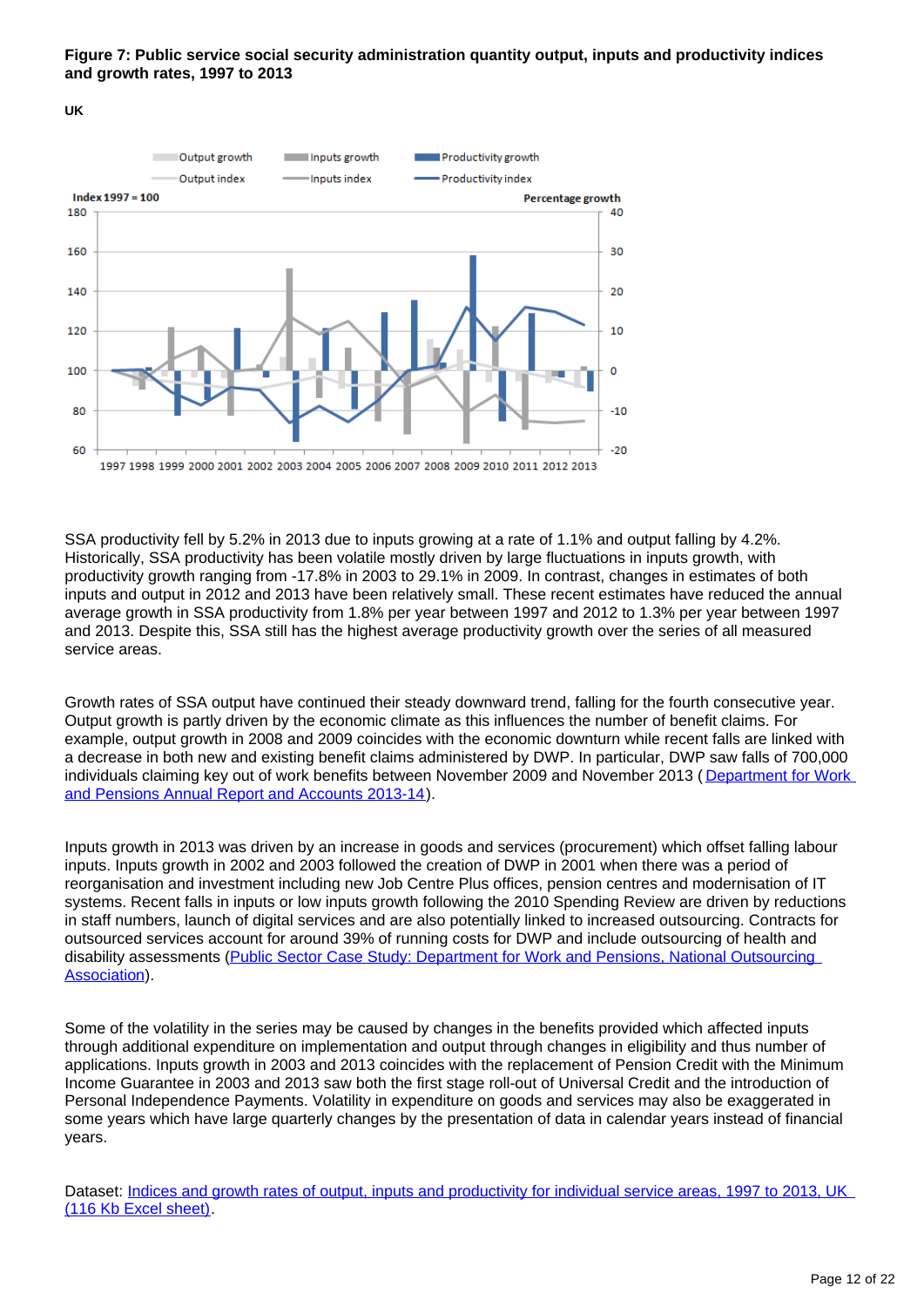### <span id="page-12-0"></span>**10. Police, defence and other services**

Output for police services, defence and other government services is measured using the "inputs = output" convention which assumes that the volume of output is equal to the volume of inputs used in producing the output. As output will always be equal to inputs under this convention, productivity remains constant with a growth rate of zero. Combined, police, defence and other government services had an expenditure share of 31.8% in 2012.



### **Figure 8: Indirectly measured public service area inputs indices and growth rates, 1997 to 2013**

Police inputs fell by 2.5% in 2013 having fallen each year from 2010 to 2013. Prior to 2010, inputs had been positive or slightly negative in all years except 2008, when inputs fell by 6.2% due to falls in goods and service expenditure outweighing increases in labour. Trends in police inputs do not directly follow trends in the number of police staff, as inputs include expenditure on both labour and goods and services and changes in expenditure on labour are a combination of both police numbers and salaries.

2013 saw the largest fall in defence inputs in the series of 3.3%. This fall is likely to be a reflection of falls in foreign military aid expenditure ([HMT Public Expenditure Statistical Analyses 2015](https://www.gov.uk/government/statistics/public-expenditure-statistical-analyses-2015)).

Other government services comprise all other classifications of government expenditure which are not covered in the other service areas. These service areas and their expenditure share of other services in 2012 are:

- general government services (28%) which include:
	- foreign affairs

**UK**

- economic aid to developing countries
- basic research
- other services undertaken by government not specified by function
- economic affairs (26%)
- recreation (18%)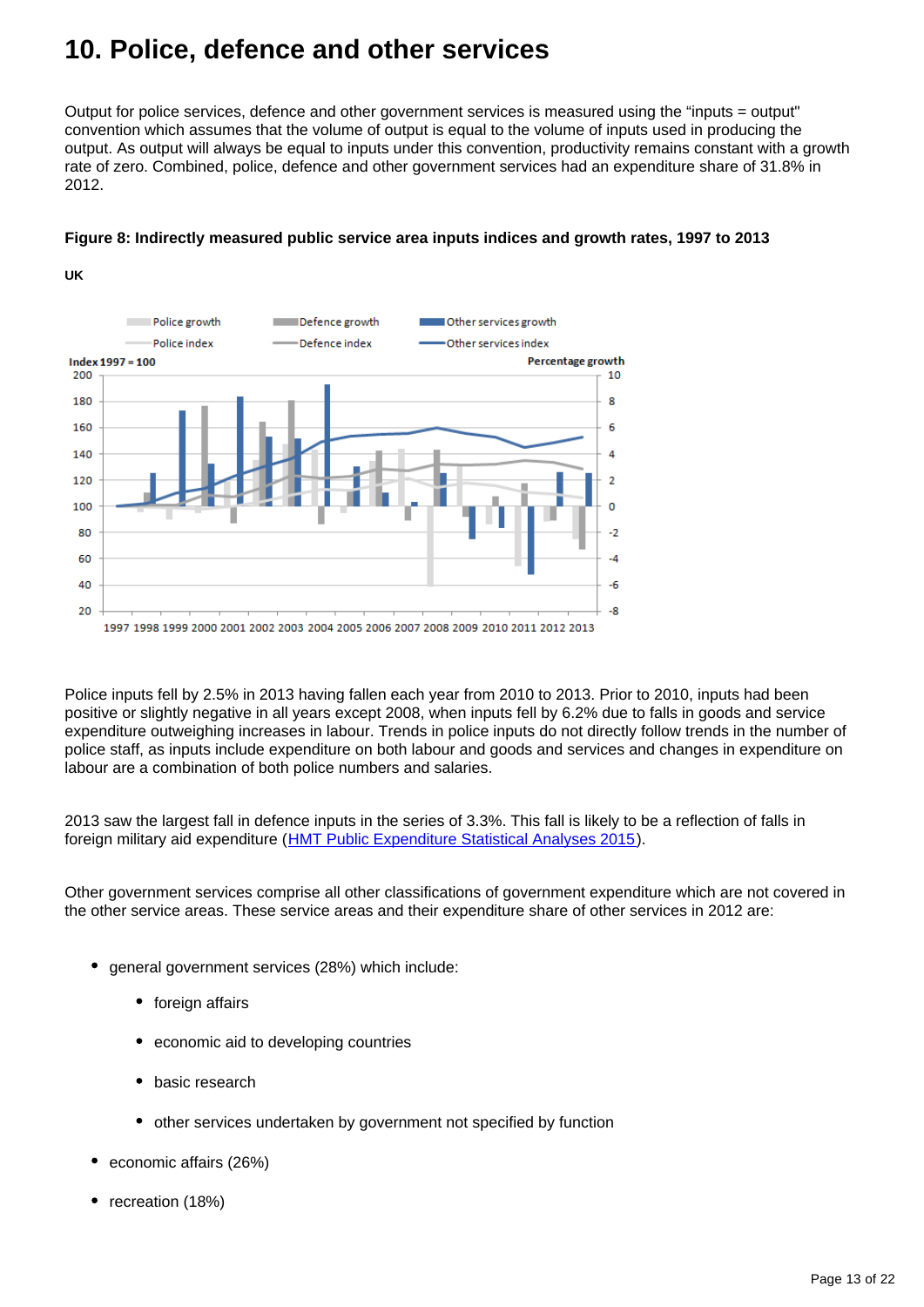- environmental protection (14%)
- housing (13%)
- $\bullet$  other (1%)

Inputs for other government services experienced strong growth early in the series which then slowed leading to falls in inputs between 2009 and 2011. There has been renewed small positive growth in 2012 and 2013 of 2.6%. This is attributed to increased expenditure on economic affairs and the environment. General government services and economic affairs services are mostly delivered by central government, while the remaining services are mostly delivered by local government. Local and central government expenditure has remained relatively evenly split, with each contributing around 50% to expenditure for other government services.

Dataset: Indices and growth rates of output, inputs and productivity for individual service areas, 1997 to 2013, UK [\(116 Kb Excel sheet\).](http://www.ons.gov.uk/ons/rel/psa/public-sector-productivity-estimates--total-public-sector/2013/rft-2.xls)

## <span id="page-13-0"></span>**11. Total public services**

Estimated growth rates of output and inputs for individual service areas are aggregated by their relative share of total government expenditure (expenditure weight) to produce estimates of total public service output, inputs and productivity. The growth rate of services with the greater share of total expenditure will contribute more to the overall growth rate for total public services. The stages of aggregation are outlined in the following figures:

- Figure 9a shows the expenditure share of each service area in 2012
- Figure 9b shows the productivity growth rate of each service area in 2013 and its contribution to total public service productivity growth after weighting by the expenditure share
- Figure 9c shows the contribution of each service area to total public service productivity growth for each year 1998 to 2013

Caution should be exercised when comparing productivity growth between service areas as shown in Figure 9b, as methods of estimating output and inputs differ. Healthcare and education are the only service areas for which a quality adjustment is applied to quantity output, and are also the only service areas to measure inputs for labour using salary weighted staff numbers rather than expenditure. As police, defence and other services are measured as inputs = output their productivity growth is, by default, zero and are therefore these service areas not shown on Figures 9b and 9c.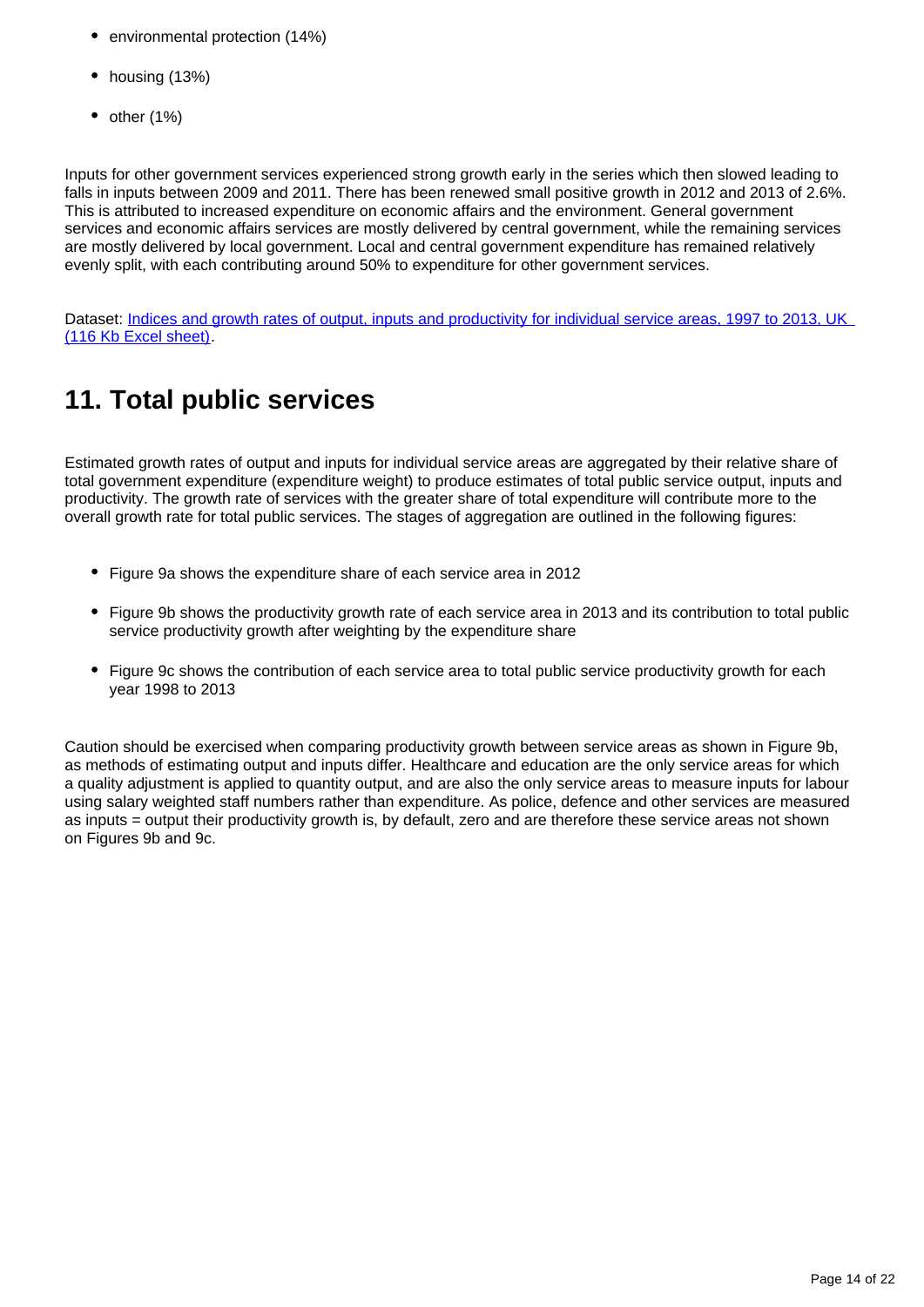

**Figure 9b: Productivity growth rates and contributions to total public service productivity growth for individual service areas, 2013**



**Source: Office for National Statistics**

**Notes:**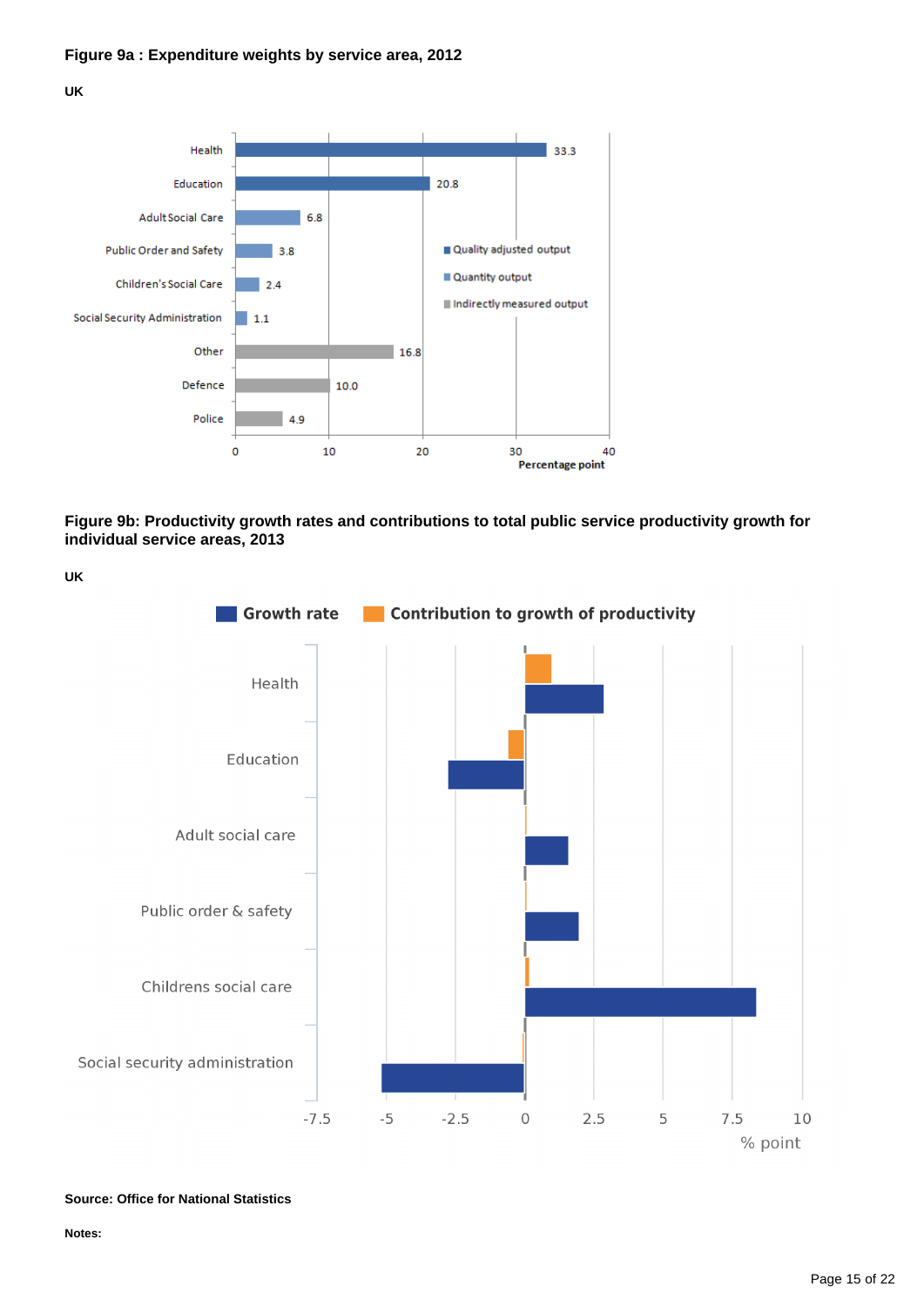1. Police, defence and other services are not included as they do not contribute to productivity due to the assumption their "inputs = output".

#### **Figure 9c: Contributions to growth of total public service productivity by service area, 1998 to 2013**



#### **Source: Office for National Statistics**

**Notes:**

1. The above figure does not include indirectly measured output as they do not contribute to productivity due to the assumption their "inputs = output".

In 2013, productivity growth for total public services increased for the fourth consecutive year by 0.7%, as output grew by 0.9% and exceeded inputs growth of 0.1%  $1$ . The annual average growth rate<sup>2</sup> of total public service productivity from 1997 to 2013 was 0.1% a year, compared with 0.0% growth on average from 1997 to 2012. The small growth in inputs in 2013 is driven by increased inputs for healthcare, education and other government services. Output continues to grow slowly almost exclusively due to an increase in output for healthcare services offsetting the falling output in all other service areas except children's social care and other government services.

Figure 9b shows that in 2013, falls in education and social security administration (SSA) productivity are offset by increases in all other areas, particularly healthcare. Education and healthcare are the main contributors to total public service productivity growth as together they account for more than half of total government expenditure on public services. In contrast SSA, which has much higher values of productivity growth and falls, makes a very small contribution as its expenditure weight is just over 1%.

Dataset: [Expenditure weights by service area, 1997 to 2012, UK \(41.5 Kb Excel sheet\)](http://www.ons.gov.uk/ons/rel/psa/public-sector-productivity-estimates--total-public-sector/2013/rft-3.xls)

Dataset: Contributions to total public service inputs, output and productivity by service area, 1998 to 2013, UK [\(76.5 Kb Excel sheet\)](http://www.ons.gov.uk/ons/rel/psa/public-sector-productivity-estimates--total-public-sector/2013/rft-4.xls)

Zero contributions to productivity growth from police, defence and other government services which use the inputs = output convention, have a dampening effect on productivity growth of total public services in proportion to their expenditure weight. Removing unmeasured output makes both negative and positive productivity growth stronger, with productivity growth of all services excluding unmeasured output of 1.1% in 2013. Annual average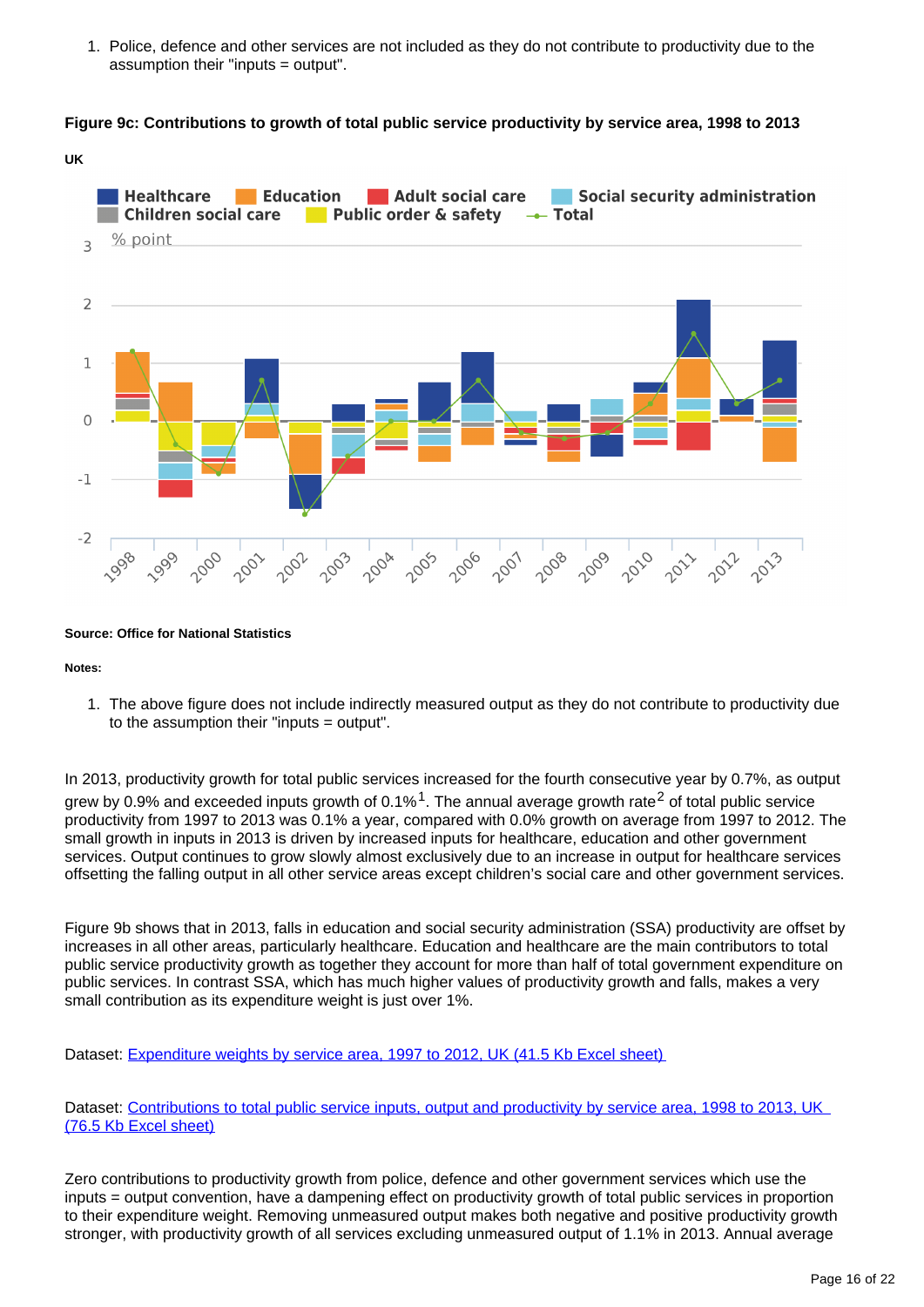productivity growth from 1997 to 2013 remained at 0.1% per year with the removal of unmeasured output, as the annual average growth of output and inputs both increased by 0.3 percentage points per year.

Dataset: [Indices and growth rates of total public service output, inputs and productivity excluding police, defence](http://www.ons.gov.uk/ons/rel/psa/public-sector-productivity-estimates--total-public-sector/2013/rft-5.xls)  [and other services, 1997 to 2013, UK \(34 Kb Excel sheet\)](http://www.ons.gov.uk/ons/rel/psa/public-sector-productivity-estimates--total-public-sector/2013/rft-5.xls)

Figure 10 compares total public service productivity with and without the quality adjustments for public healthcare and education services. The indices in Figure 10 show that over the series, the inclusion of quality adjustment increases total public service productivity from an overall fall of 6.1% to an overall increase of 1.2% compared with the base year of 1997. Non-quality adjusted productivity growth in 2013 was the highest in the series at 1.1%; however, the inclusion of the quality adjustment reduced this to a growth of 0.7%. Despite this, both quality adjusted and non-quality adjusted productivity growth in 2013 exceeded the long-term annual averages from 1997 to 2013 of 0.1% and -0.4% respectively. The effect of quality adjustment on healthcare output is small, adding 0.2 percentage points to healthcare output in 2013, with the majority of the effect of quality being from the education adjustment.

Caution should be exercised when interpreting the change in the quality adjusted output and productivity trend for both education and total public services in recent years due to changes in examinations counting towards school performance statistics in England. As a result, some of the change in the education quality adjustment may not entirely reflect changes in the quality of education provided.

#### **Figure 10: Productivity growth rates and indices for quality and non-quality adjusted total public services, 1997 to 2013**



Dataset: Indices and growth rates of output and productivity for total public services with and without quality [adjustments for healthcare and education, 1997 to 2013, UK](http://www.ons.gov.uk/ons/rel/psa/public-sector-productivity-estimates--total-public-sector/2013/rft-6.xls) (43 Kb Excel sheet)

### **Notes for Total public services**

- 1. Growth rates may not sum due to rounding
- 2. Average growth rates for cumulative growth across multiple years are geometric means calculated using the formula: [(index in current year/index in base year)^(1/(current year – base year))]-1

### <span id="page-16-0"></span>**12. Revisions**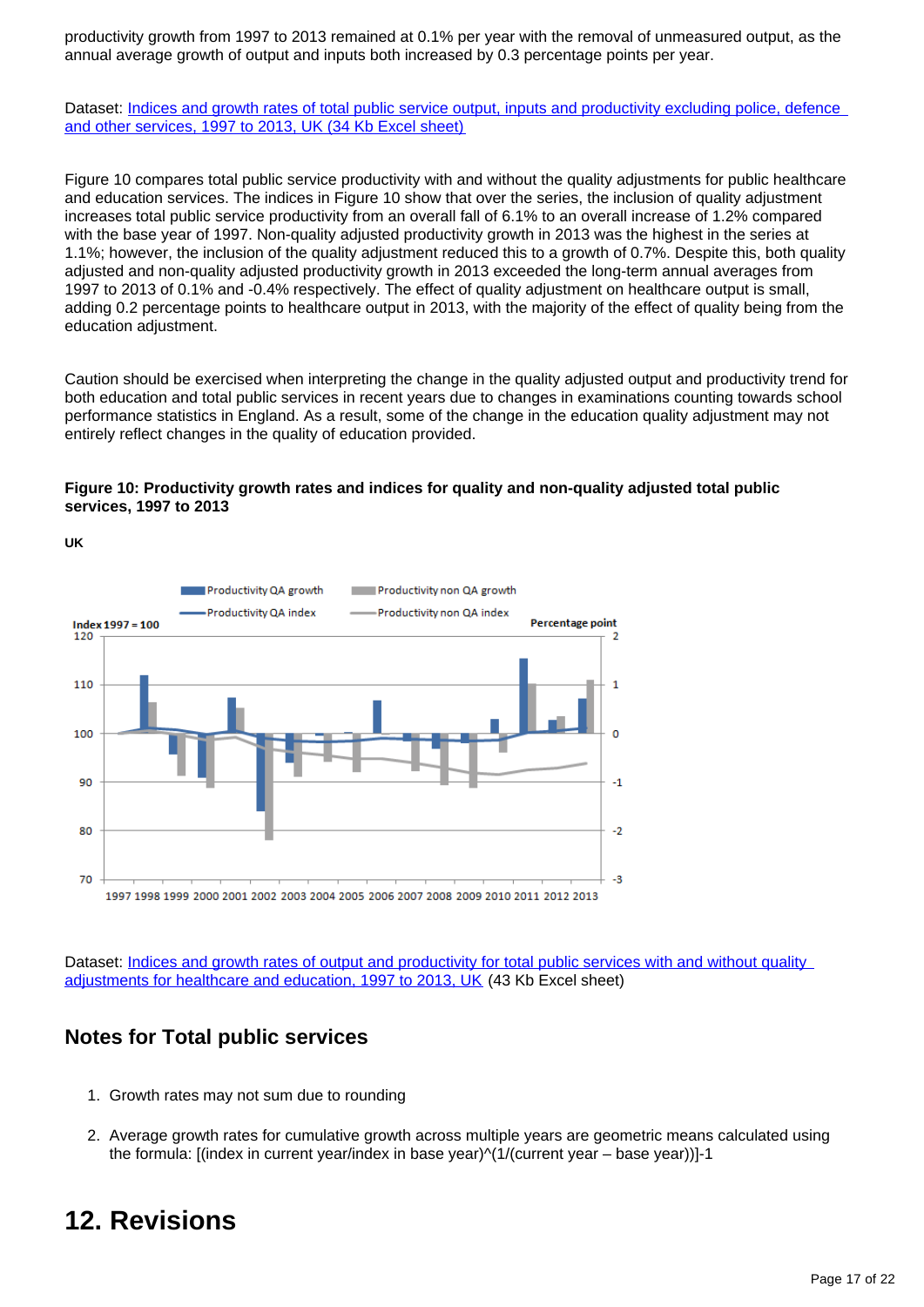Our public service productivity estimates operate an open revisions policy. This means that new data or methods can be incorporated at any time, and will be implemented for the entire time series of data. Revisions to estimates in this release are due to:

revisions made to source data by data providers

**UK**

- the replacement of forecast data with actual data, and re-estimates of forecasts and back-casts using more data points than previously available
- [revisions to UK National Accounts data as a result of changes from the implementation of new guidelines](http://www.ons.gov.uk/ons/rel/naa1-rd/national-accounts-articles/impact-of-esa10-changes-on-current-price-gdp-estimates/art---impact-of-esa10-changes-on-current-price-gdp-estimates.html)  [under the European System of Accounts 2010](http://www.ons.gov.uk/ons/rel/naa1-rd/national-accounts-articles/impact-of-esa10-changes-on-current-price-gdp-estimates/art---impact-of-esa10-changes-on-current-price-gdp-estimates.html)
- a new method of education quality adjustment for England and changes to the treatment of academies in education estimates; a detailed account of these changes can be found in the paper Methods change in [public service productivity estimates: education 2013 \(182.8 Kb Pdf\)](http://www.ons.gov.uk/ons/guide-method/method-quality/specific/public-sector-methodology/articles/methods-change-in-public-service-productivity-estimates--education-2013.pdf)

### **Figure 11: Revisions to growth rates and indices of total public service productivity from previously published estimates, 1997 to 2012**



Previously published figures showed total public service productivity increasing in 2011 and 2012, after a period of limited growth between 2004 and 2010. Revisions in this article show this increase to be smaller than previously published, mostly as a result of methods changes in quality adjustment and the treatment of academies in the production of estimates for public service education. Annual average productivity growth has been revised downwards from 0.2% per year between 1997 and 2012 to 0.0%. This consists of annual average inputs growth revised upwards from 2.5% to 2.7% while annual average output growth remains unchanged at 2.7% over the same period.

Dataset: [Revisions to growth rates of output, inputs and productivity for total public services and individual service](http://www.ons.gov.uk/ons/rel/psa/public-sector-productivity-estimates--total-public-sector/2013/rft-7.xls)  [areas, 1998 to 2012 \(117.5 Kb Excel sheet\)](http://www.ons.gov.uk/ons/rel/psa/public-sector-productivity-estimates--total-public-sector/2013/rft-7.xls)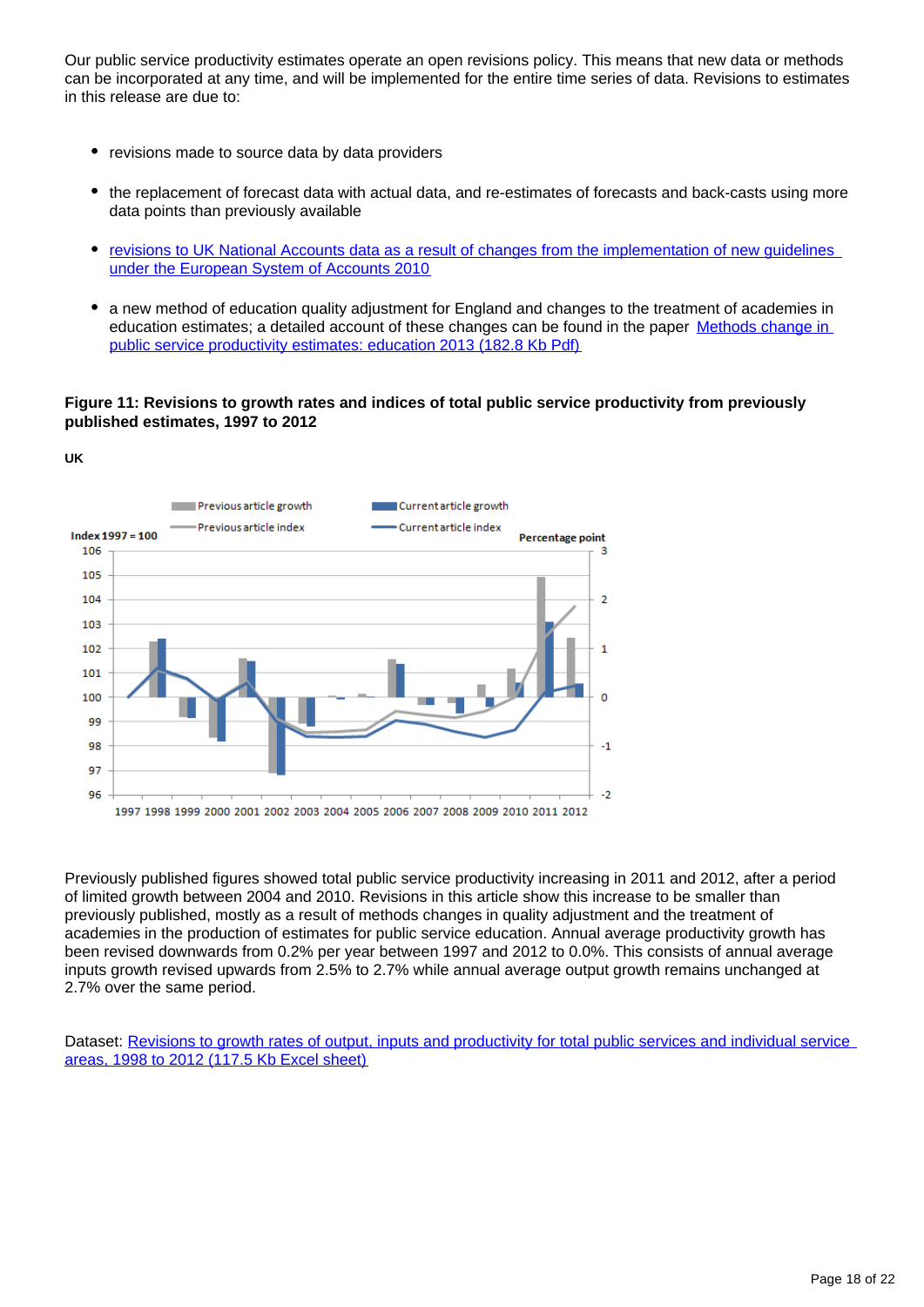## <span id="page-18-0"></span>**13. Annex A**

This table provides an overview of the methods for estimating output and inputs for each service area to enable users to compare quickly how estimates for each service area are derived. More information on estimation methods for each service area is available in the paper Sources and Methods for Public Service Productivity [Estimates: Total Public Services \(111.4 Kb Pdf\).](http://www.ons.gov.uk/ons/guide-method/method-quality/specific/public-sector-methodology/articles/sources-and-methods.pdf)

### **Annex table**

| Output                                                                                                                                                                                                                                                                                                                                                                                                     | Inputs                                                                                                                                                                                                                                                                                                                                                                                                                                                                                                                                     |
|------------------------------------------------------------------------------------------------------------------------------------------------------------------------------------------------------------------------------------------------------------------------------------------------------------------------------------------------------------------------------------------------------------|--------------------------------------------------------------------------------------------------------------------------------------------------------------------------------------------------------------------------------------------------------------------------------------------------------------------------------------------------------------------------------------------------------------------------------------------------------------------------------------------------------------------------------------------|
| Healthcare                                                                                                                                                                                                                                                                                                                                                                                                 |                                                                                                                                                                                                                                                                                                                                                                                                                                                                                                                                            |
| Quantity of delivered healthcare services<br>including hospital and community health<br>services, family health services and GP<br>prescribing combined as cost weighted activity<br>index. Non-NHS provision uses 'inputs =<br>output' convention. Adjusted for quality of<br>delivered services including survival rates,<br>health gain, waiting times and results from the<br>National Patient Survey. | Direct measure of volume growth for labour inputs based on full-<br>time equivalent employee numbers in the health service. Indirect<br>measure of volume growth for goods and services and capital<br>consumption dividing current price expenditure by appropriate<br>deflators. Individual growth rates multiplied by previous year<br>expenditure shares to give chain-linked Laspeyres volume index<br>of total inputs.                                                                                                               |
| Education                                                                                                                                                                                                                                                                                                                                                                                                  |                                                                                                                                                                                                                                                                                                                                                                                                                                                                                                                                            |
| Quantity of full-time equivalent publicly-funded<br>pupil and student numbers in pre-school<br>education, maintained primary, secondary and<br>special schools, and further education<br>colleges, adjusted for attendance combined as<br>cost weighted activity index. Adjusted for<br>quality using change in average point scores at<br>GCSE or equivalent level.                                       | Direct measure of volume growth for local authority labour inputs<br>based on full-time equivalent teacher and support staff numbers<br>adjusted for hours worked. Indirect measure of volume growth<br>for central government labour, general government goods and<br>services and general government capital consumption by<br>dividing current price expenditure by appropriate deflators.<br>Individual growth rates multiplied by previous year expenditure<br>shares to give chain-linked Laspeyres volume index of total<br>inputs. |
| Social security administration                                                                                                                                                                                                                                                                                                                                                                             |                                                                                                                                                                                                                                                                                                                                                                                                                                                                                                                                            |
| Chain volume measure based on aggregation<br>of output from administration of individual<br>benefit types weighted by associated unit<br>costs. Not quality adjusted.                                                                                                                                                                                                                                      | Current price expenditure on labour, goods and services and<br>capital consumption divided by appropriate deflators to give<br>estimated volume of inputs. Individual growth rates multiplied by<br>previous year expenditure shares to give Laspeyres volume<br>index of total inputs.                                                                                                                                                                                                                                                    |
| Adult social care                                                                                                                                                                                                                                                                                                                                                                                          |                                                                                                                                                                                                                                                                                                                                                                                                                                                                                                                                            |
| Quantity of social services activities measured<br>in terms of time or number of items combined<br>as cost-weighted activity index. Not quality<br>adjusted.                                                                                                                                                                                                                                               | Current price expenditure on labour, procurement for<br>independent care, other procurement and capital consumption<br>divided by appropriate deflators to give estimated volume of<br>inputs. Individual growth rates multiplied by previous year<br>expenditure shares to give Laspeyres volume index of total<br>inputs.                                                                                                                                                                                                                |
| Children's social care                                                                                                                                                                                                                                                                                                                                                                                     |                                                                                                                                                                                                                                                                                                                                                                                                                                                                                                                                            |
| Quantity for looked after children as cost<br>weighted activity index. Non-looked after<br>children uses 'inputs = output' convention.<br>Looked after children and non-looked after<br>children combined using expenditure shares to<br>give cost-weighted volume index. Not quality<br>adjusted.                                                                                                         | Current price expenditure on labour and goods and services<br>divided by appropriate deflators to give estimated volume of<br>inputs, separately for publicly and independently provided care.<br>Individual growth rates multiplied by previous year expenditure<br>shares to give Laspeyres volume index of total inputs.                                                                                                                                                                                                                |
| Public order and safety                                                                                                                                                                                                                                                                                                                                                                                    |                                                                                                                                                                                                                                                                                                                                                                                                                                                                                                                                            |
| Individual cost-weighted activity indices for the<br>fire service, the prison service, the courts and                                                                                                                                                                                                                                                                                                      | Current price expenditure on labour, goods and services and<br>capital consumption - separately for the courts, the fire service<br>and the prison service - divided by appropriate deflators to give<br>estimated volume of inputs for each component. Individual                                                                                                                                                                                                                                                                         |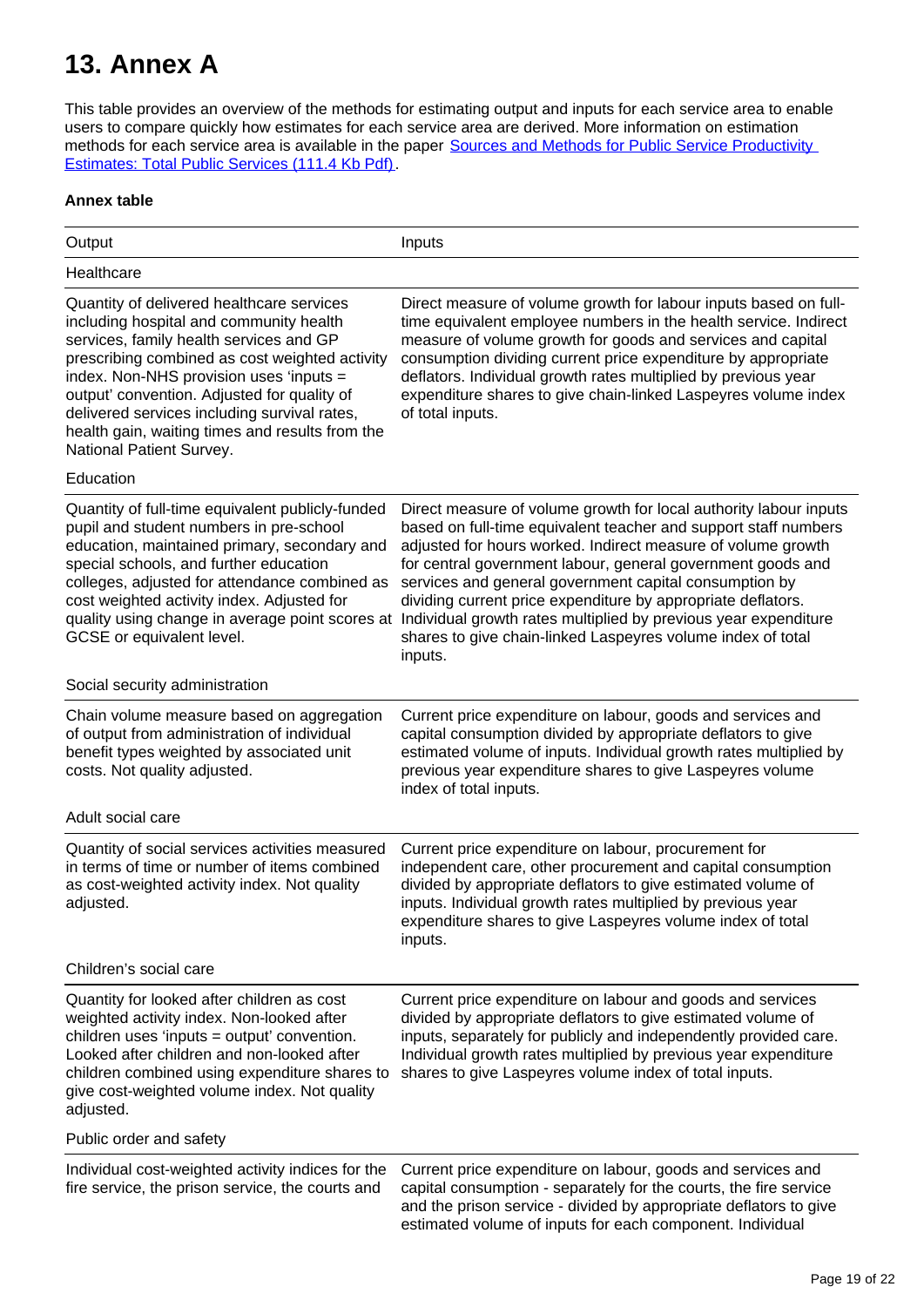| the probation service combined using<br>expenditure shares to give cost-weighted<br>volume index. Not quality adjusted. | growth rates multiplied by previous year expenditure shares to<br>give Laspeyres volume index of total inputs.                                                                                                                                                                          |  |
|-------------------------------------------------------------------------------------------------------------------------|-----------------------------------------------------------------------------------------------------------------------------------------------------------------------------------------------------------------------------------------------------------------------------------------|--|
| Police                                                                                                                  |                                                                                                                                                                                                                                                                                         |  |
| 'Inputs = output' convention.                                                                                           | Current price expenditure on labour, goods and services and<br>capital consumption divided by appropriate deflators to give<br>estimated volume of inputs. Individual growth rates multiplied by<br>previous year expenditure shares to give Laspeyres volume<br>index of total inputs. |  |
| Defence                                                                                                                 |                                                                                                                                                                                                                                                                                         |  |
| 'Inputs = output' convention.                                                                                           | Total current price expenditure divided by derived deflator to give<br>estimated volume of inputs, converted to index.                                                                                                                                                                  |  |
| Other                                                                                                                   |                                                                                                                                                                                                                                                                                         |  |
| 'Inputs = output' convention.                                                                                           | Total current price expenditure of all included service areas<br>divided by GDP deflator to give estimated volume of inputs,<br>converted to index.                                                                                                                                     |  |

### <span id="page-19-0"></span>**14. Background notes**

### 1. **Chain linked Laspeyres volume index**

[Methodology note on annual chain linking \(58 Kb Pdf\)](http://www.ons.gov.uk/ons/rel/elmr/economic-trends--discontinued-/no--630--may-2006/methodological-note--annual-chain-linking.pdf) explain how we annually chain-link data series. This technique of annually updating the base period weights produces a rate of change in volume terms over the reference period for the data series.

We use this technique to produce estimates of the volume of output and inputs for public services. More [information on this method and how Laspeyres volume indices are calculated for the estimates in this](http://www.ons.gov.uk/ons/guide-method/ukcemga/publications-home/publications/archive/documentation-on-current-methods-used-for-national-accounts.pdf)  [release \(237 Kb Pdf\).](http://www.ons.gov.uk/ons/guide-method/ukcemga/publications-home/publications/archive/documentation-on-current-methods-used-for-national-accounts.pdf)

#### 2. **Notes on methods**

Estimation of the volume of inputs uses data on government expenditure from the most recent Classification of Functions of Government (COFOG) publication. Due to data quality issues at a detailed level a degree of estimation is used for total government expenditure within the social protection classification.

Manual adjustments made to COFOG data for social security administration reflect corrections requested by the Department for Work and Pensions (DWP) to attempt to ensure expenditure is reflected accurately on a calendar year basis and is recorded in the correct expenditure classification. This includes the omission of expenditure and receipts associated with the National Insurance Fund (NIF) which sum to zero in financial years, but due to the timing of quarterly data create a distortion of the figures when presented in calendar years.

Further information on the quality and methodology can be found in the **Quality and Methodology** [Information paper \(272.5 Kb Pdf\)](http://www.ons.gov.uk/ons/guide-method/method-quality/quality/quality-information/economic-statistics/total-public-service-output-and-productivity.pdf) which describes the intended uses of the statistics presented in this release, their quality and a summary of the methods used to produce them. More detailed methods information can be found in the paper Sources and methods for public service productivity estimates: total [public services \(111.4 Kb Pdf\)](http://www.ons.gov.uk/ons/guide-method/method-quality/specific/public-sector-methodology/articles/sources-and-methods.pdf). The [methods changes incorporated since the published sources and](http://www.ons.gov.uk/ons/guide-method/method-quality/specific/public-sector-methodology/articles/index.html)  [methods paper](http://www.ons.gov.uk/ons/guide-method/method-quality/specific/public-sector-methodology/articles/index.html) can be found on our website.

### 3. **Data availability**

The data in this release is based on the latest published data for expenditure on government services for the different Classifications of Functions of Government (COFOG). The [MAAST supplementary data tables](http://www.ons.gov.uk/ons/publications/re-reference-tables.html?edition=tcm%3A77-362649) , and further unpublished detailed levels of classification required to produce estimates for some service areas, are only available annually after validation by Eurostat 16 months after the year end. Data up to calendar year 2014 will be published in April 2016.

The productivity statistics published in this release are also dependent on the publication of the latest estimates for output, inputs and productivity for the healthcare and education service areas which we published separately in December 2015. Both of these releases contain quality-adjustment for which the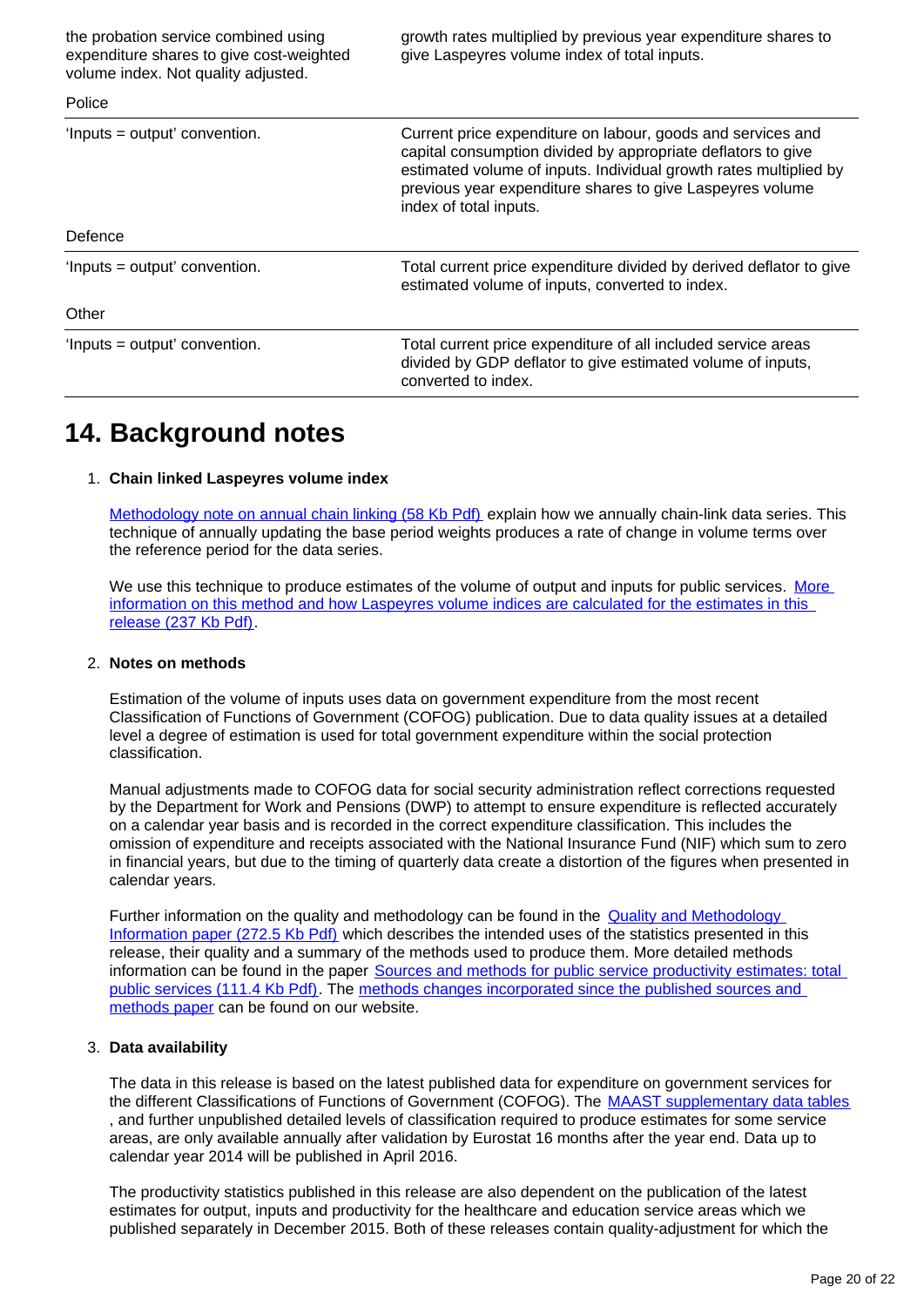latest complete datasets for healthcare for financial year ending 2014 were available in September 2015 and for education academic year ending 2014 in February 2015.

New methodologies are being introduced to meet the timeliness of our statistics by experimentally producing quarterly estimates on public service productivity to be released in early 2016. Alternative information on public sector spending is published by HM Treasury and can be found in the Treasury's [Public expenditure statistical analysis.](https://www.gov.uk/government/uploads/system/uploads/attachment_data/file/330717/PESA_2014_-_print.pdf)

#### 4. **Comparing ONS estimates of productivity**

Productivity statistics published in this release are based on a concept of output as measured by government expenditure rather than government or state production. This means that we are using a measure of government purchased output, regardless of the sector the output was produced by. This follows from the use of the estimates of the volume of government output used in this release (prior to any quality adjustment) to the GDP(E) (expenditure) side of the UK National Accounts.

While most expenditure funds state providers of public services, there is a growing component of expenditure on private or voluntarily-provided services, such as healthcare services delivered by non-NHS providers and pre-school education delivered by private and voluntary providers. The estimates presented in this release should therefore be taken as a measure of the technical efficiency with which government is enabling the provision of public services for individuals in the UK, not producing that service itself. They are not a welfare measure of allocative efficiency that would analyse government's ability to produce at the lowest possible cost or socially desirable outcomes.

In contrast traditional measures of productivity, including our other [productivity estimates,](http://www.ons.gov.uk/ons/taxonomy/index.html?nscl=Productivity%20Measures) use a supply or production framework. These measures group output using Standard Industrial Classification (SIC07) categories of production, and measure output as gross value-added (GVA) which is output less the value of goods and services used up in production. On the inputs side our other productivity estimates count the labour used in the production of services using hours worked and apply an adjustment for the quality of labour to estimate [labour productivity.](http://www.ons.gov.uk/ons/rel/productivity/labour-productivity/index.html) We also produce [multi-factor productivity](http://www.ons.gov.uk/ons/taxonomy/index.html?nscl=Multi-factor%20Productivity) estimates by industry which includes both labour and capital services as inputs.

Caution should be used when comparing public service productivity estimates to our other productivity estimates. A summary of the differences is provided in the paper Comparing public service productivity [estimates with other productivity estimates \(433.2 Kb Pdf\)](http://www.ons.gov.uk/ons/guide-method/method-quality/specific/economy/productivity-measures/productivity-articles/comparing-public-service-productivity-estimates.pdf) and a more detailed discussion is provided in the paper [Comparing different estimates of productivity produced by ONS \(136.3 Kb Pdf\)](http://www.ons.gov.uk/ons/rel/psa/public-service-productivity/comparing-the-different-estimates-of-productivity/comparing-the-different-estimates-of-productivity-produced-by-the-office-for-national-statistics.pdf).

#### 5. **Comparison with the UK National Accounts Blue Book 2015**

The estimates of output and inputs in this release are generally consistent with estimates of government output included in the Blue Book 2015. However there some exceptions; the main differences are:

- there is no quality adjustment for healthcare or education in the Blue Book 2015 as required under the European System of Accounts 2010 regulations
- there are small variations in the method of estimating output for education and children's social care
- further education output is included in education output for public service productivity but Blue Book 2015 does not use an activity measure of further education output

### 6. **Quality and methodology information (QMI)**

A [QMI report \(272.5 Kb Pdf\)](http://www.ons.gov.uk/ons/guide-method/method-quality/quality/quality-information/economic-statistics/total-public-service-output-and-productivity.pdf) describes the intended uses of the statistics provided in this article, their quality and a summary of the methods used to produce them.

### 7. **Contact details**

Statistical contacts: Sophie Danielis Tel: +44 (0)1633 455088 Email: sophie.danielis@ons.gsi.gov.uk

Jenny Vyas Tel: +44 (0)1633 455452 Email: jenny.vyas@ons.gsi.gov.uk

Media contact details: Telephone 0845 604 1858 (8.30 am - 5.30 pm weekdays) Email: media. relations@ons.gsi.gov.uk Emergency out of hours (limited service): 07867 906553